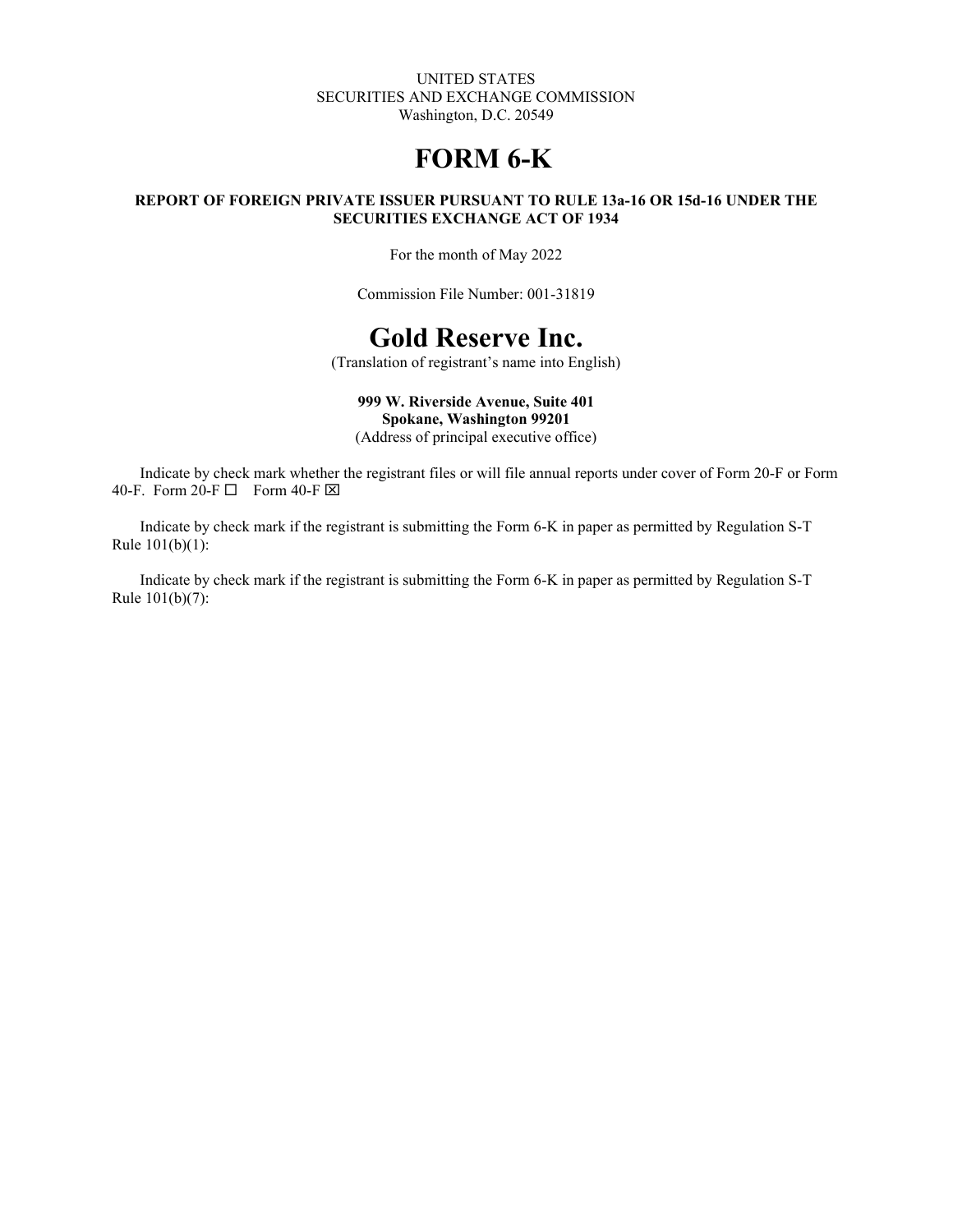#### **INFORMATION CONTAINED IN THIS FORM 6-K REPORT**

On May 19, 2022, Gold Reserve Inc. (the "Company") filed its Interim Consolidated Financial Statements, Management's Discussion and Analysis and related management certifications with Canadian securities regulatory authorities. Copies of these documents are furnished as Exhibits to this Report on Form 6-K.

This Report on Form 6-K and the exhibits attached hereto are hereby incorporated by reference into the Company's effective registration statements (including any prospectuses forming a part of such registration statements) on file with the U.S. Securities and Exchange Commission (the "SEC") and are to be a part thereof from the date on which this report is filed, to the extent not superseded by documents or reports subsequently filed or furnished.

#### **Cautionary Note Regarding Forward-Looking Statements**

The information presented or incorporated by reference in this report, other than statements of historical fact, are, or could be, "forward-looking statements" (within the meaning of Section 27A of the Securities Act of 1933, as amended, and Section 21E of the Securities Exchange Act of 1934, as amended) or "forward-looking information" (within the meaning of applicable Canadian securities laws) (collectively referred to herein as "forward-looking statements") that may state our intentions, hopes, beliefs, expectations or predictions for the future.

Forward-looking statements are necessarily based upon a number of estimates, expectations, and assumptions that, while considered reasonable by us at this time, are inherently subject to significant business, economic and competitive uncertainties and contingencies that may cause our actual financial results, performance or achievements to be materially different from those expressed or implied herein, many of which are outside our control. Forwardlooking statements speak only as of the date made, and any such forward-looking statements are not intended to provide any assurances as to future results. The Company believes its estimates, expectations and assumptions are reasonable, but there can be no assurance those reflected herein will be achieved. Accordingly, readers are cautioned not to place undue reliance on forward-looking statements.

Forward-looking statements involve risks and uncertainties, as well as assumptions, including those set out herein, that may never materialize, prove incorrect or materialize other than as currently contemplated which could cause our results to differ materially from those expressed or implied by such forward-looking statements. The words "believe," "anticipate," "expect," "intend," "estimate," "plan," "may," "could" and other similar expressions that are predictions of or indicate future events and future trends, which do not relate to historical matters, identify forwardlooking statements, although not all forward-looking statements contain these words.

Numerous factors could cause actual results to differ materially from those described in the forward-looking statements, any of which could adversely affect the Company, including, without limitation: (i) risks associated with the timing and ability to appeal or contest the resolution of the Bolivarian Republic of Venezuela ("Venezuela") Ministry of Mines to revoke the mining rights held by our joint venture entity Empresa Mixta Ecosocialista Siembra Minera, S.A. ("Siembra Minera") for alleged non-compliance with certain Venezuelan mining regulations (the "Resolution"), including whether the government of Venezuela responds to or recognizes or acknowledges such appeals by us (such actions by us, "Appeals"); (ii) Venezuela's failure to honor its commitments under our settlement agreement with them, with respect to their obligations to us in connection with Siembra Minera and/or the inability of the Company and Venezuela to overcome certain obstacles associated with the Siembra Minera project; (iii) risks associated with Venezuela's ongoing failure to honor its commitments associated with the formation, financing and operation of Siembra Minera; (iv) the breach of one or more of the terms of the underlying agreements governing the formation of Siembra Minera and the future development of the Siembra Minera project by Venezuela; (v) risks associated with exploration, delineation of sufficient reserves, regulatory and permitting obstacles and other risks associated with the development of the Siembra Minera project; (vi) risks associated with sanctions imposed by the U.S. and Canadian governments, including without limitation those targeting Venezuela and (vii) risks associated with recovering funds under our settlement arrangements with the government of Venezuela, including our ability to repatriate any such funds. This list is not exhaustive of the factors that may affect any of our forward-looking statements.

Investors are cautioned not to put undue reliance on forward-looking statements, and investors should not infer that there has been no change in our affairs since the date of this report that would warrant any modification of any forward-looking statement made in this document, other documents periodically filed with the SEC, the Ontario Securities Commission or other securities regulators or presented on the Company's website. Forward-looking statements speak only as of the date made. Investors are urged to read the Company's filings with U.S. and Canadian securities regulatory agencies, which can be viewed online at *www.sec.gov* and *www.sedar.com*, respectively.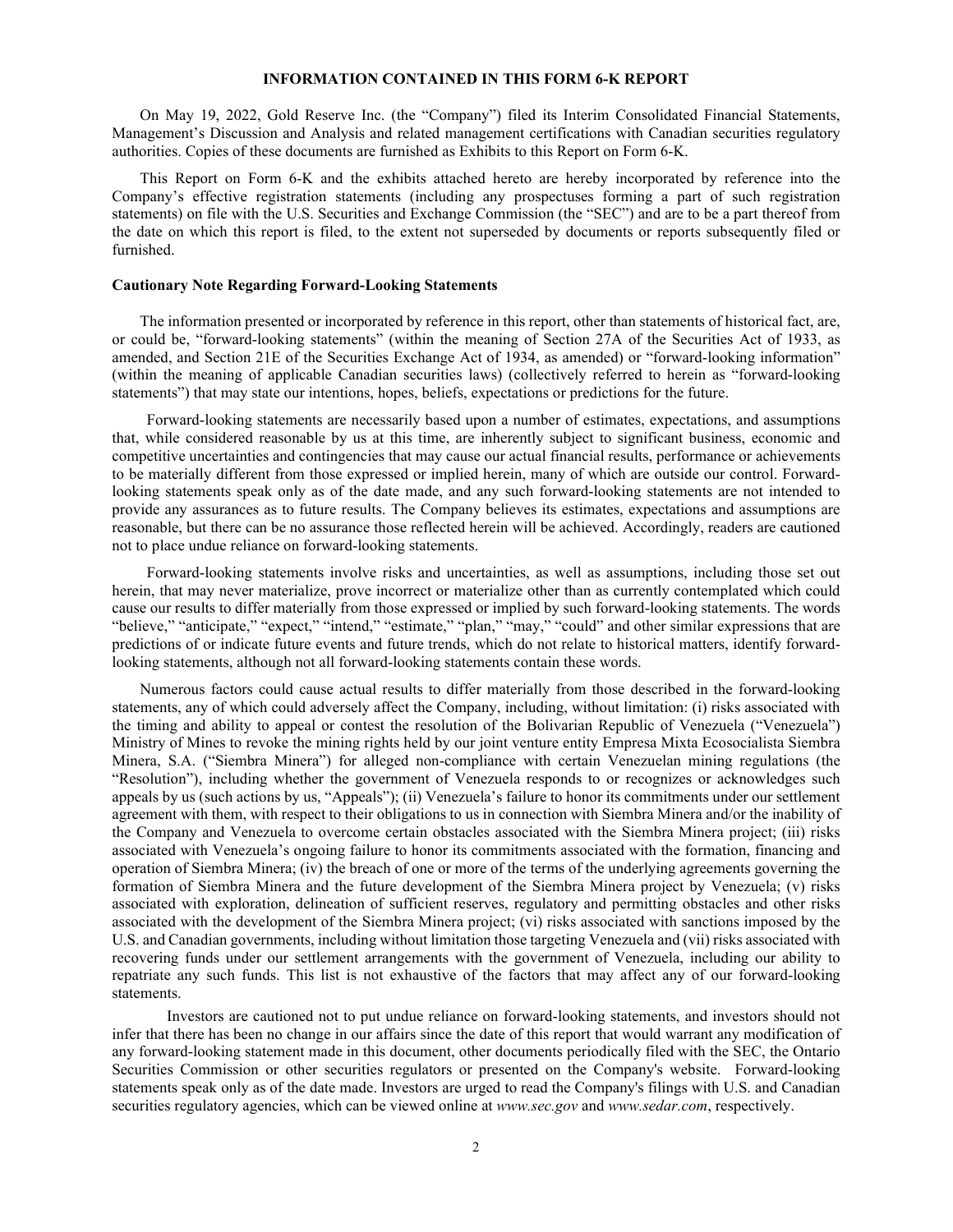These risks and uncertainties, and additional risk factors that could cause results to differ materially from forwardlooking statements, are more fully described in the Company's latest Annual Information Form and Annual Report on Form 40-F, including, but limited to, the section entitled "Risk Factors" in Management's Discussion and Analysis therein, and in the Company's other filings with the SEC and Canadian securities regulatory agencies, which can be viewed online at *www.sec.gov* and *www.sedar.com*, respectively. Consider these factors carefully in evaluating the forward-looking statements. All subsequent written and oral forward-looking statements attributable to us or persons acting on our behalf are expressly qualified in their entirety by this notice. We disclaim any intent or obligation to update publicly or otherwise revise any forward-looking statements or the foregoing list of assumptions or factors, whether, as a result of new information, future events or otherwise, subject to our disclosure obligations under applicable U.S. and Canadian securities regulations. Any forward-looking information contained herein is presented for the purpose of assisting investors in understanding the Company's expected financial and operational performance and results as at and for the periods ended on the dates presented in the Company's plans and objectives and may not be appropriate for other purposes.

#### **EXHIBIT INDEX**

| Exhibit No. | <b>Description</b>                                          |
|-------------|-------------------------------------------------------------|
| 99.1        | March 31, 2022 Interim Consolidated Financial Statements*   |
| 99.2        | March 31, 2022 Management's Discussion and Analysis*        |
| 99.3        | Chief Executive Officer's Certification of Interim Filings* |
| 99.4        | Chief Financial Officer's Certification of Interim Filings* |
|             |                                                             |

\* Furnished herewith

#### **SIGNATURES**

Pursuant to the requirements of the Securities Exchange Act of 1934, the registrant has duly caused this report to be signed on its behalf by the undersigned, thereunto duly authorized.

Date: May 19, 2022

#### **GOLD RESERVE INC.** (Registrant)

By: /s/ David P. Onzay David P. Onzay, its Chief Financial Officer and its Principal Financial and Accounting Officer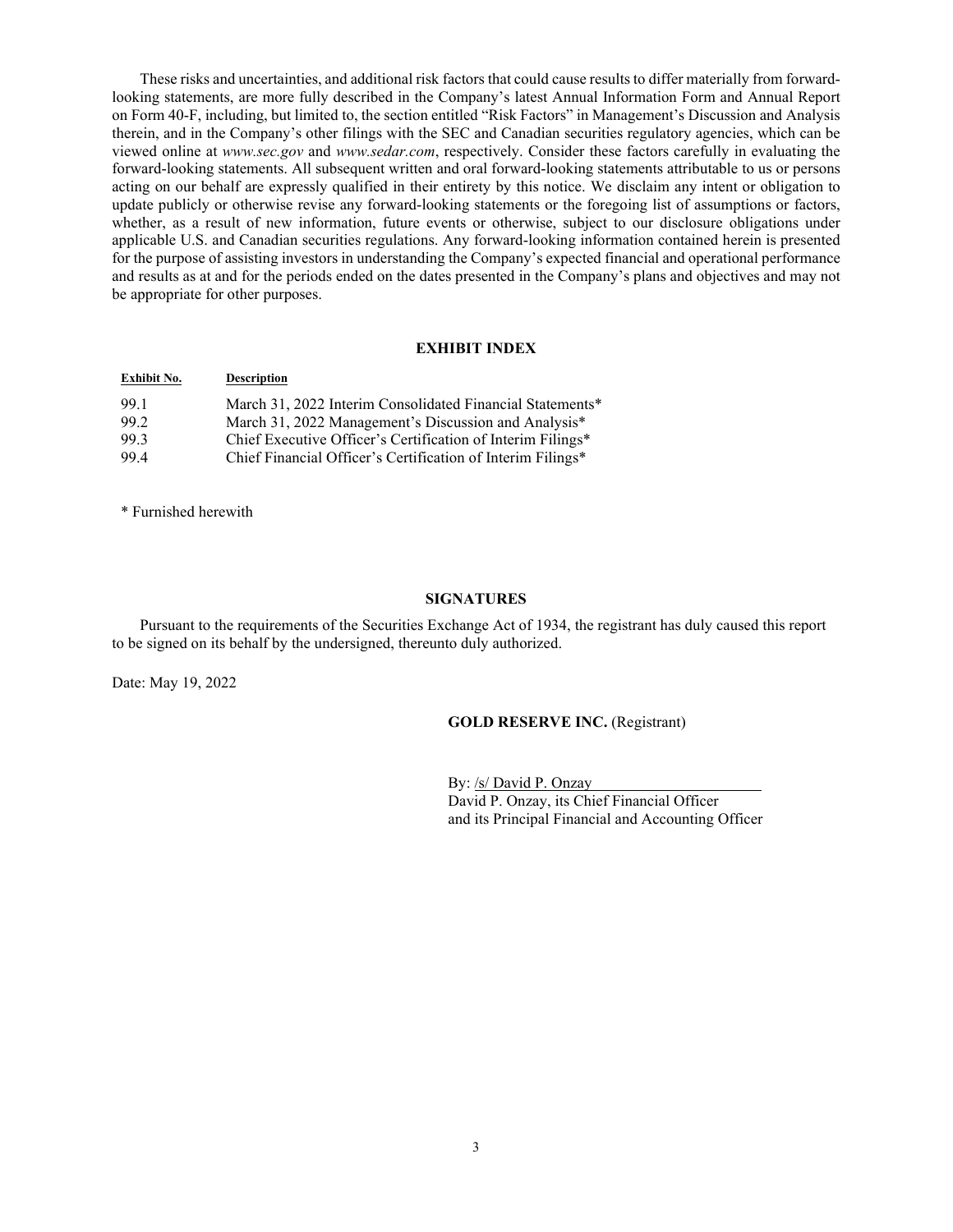# GOLD RESERVE INC.

**March 31, 2022 Interim Consolidated Financial Statements** U.S. Dollars (unaudited)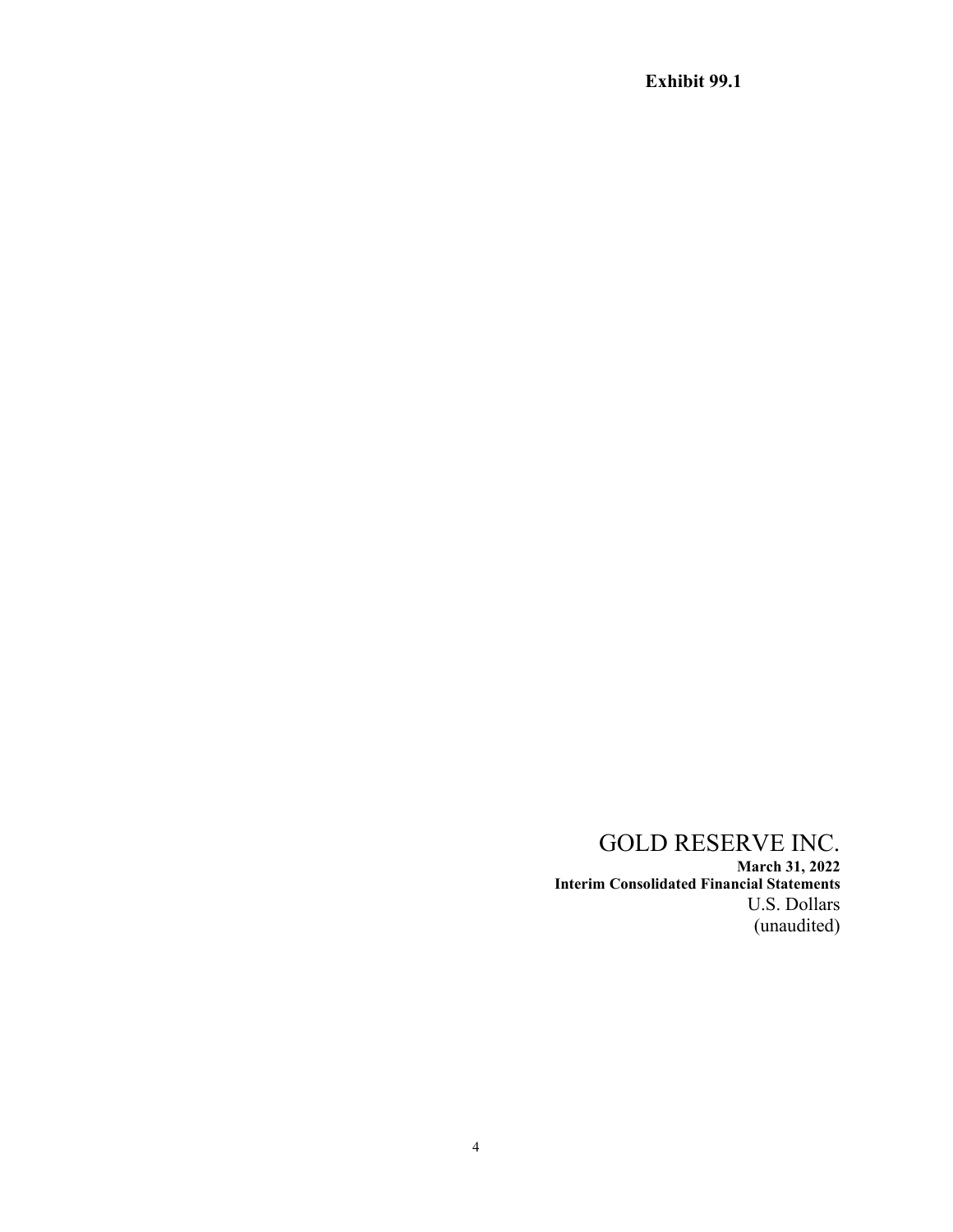# GOLD RESERVE INC. CONSOLIDATED BALANCE SHEETS (Unaudited - Expressed in U.S. dollars)

|                                                                                                                                                             |                                               | March 31,<br>2022                                                 | December 31,<br>2021                                              |
|-------------------------------------------------------------------------------------------------------------------------------------------------------------|-----------------------------------------------|-------------------------------------------------------------------|-------------------------------------------------------------------|
| <b>ASSETS</b>                                                                                                                                               |                                               |                                                                   |                                                                   |
| <b>Current Assets:</b>                                                                                                                                      |                                               |                                                                   |                                                                   |
| Cash and cash equivalents (Note 3)<br>Marketable securities (Note 4)<br>Income tax receivable (Note 9)<br>Prepaid expense and other<br>Total current assets |                                               | \$<br>48,022,483<br>126,017<br>8,682,839<br>214,674<br>57,046,013 | \$<br>49,117,630<br>105,218<br>8,682,839<br>506,663<br>58,412,350 |
| Property, plant and equipment, net (Note 5)<br>Right of use asset                                                                                           |                                               | 2,126,962<br>50,835                                               | 2,153,678<br>74,415                                               |
| Total assets                                                                                                                                                |                                               | \$<br>59,223,810                                                  | \$<br>60,640,443                                                  |
| <b>LIABILITIES</b>                                                                                                                                          |                                               |                                                                   |                                                                   |
| <b>Current Liabilities:</b>                                                                                                                                 |                                               |                                                                   |                                                                   |
| Accounts payable and accrued expenses (Note 2)<br>Lease liability<br>Contingent value rights (Note 2)<br>Total current liabilities                          |                                               | \$<br>622,523<br>52,620<br>60,242<br>735,385                      | \$<br>473,226<br>77,093<br>60,242<br>610,561                      |
| <b>Total liabilities</b>                                                                                                                                    |                                               | 735,385                                                           | 610,561                                                           |
| <b>SHAREHOLDERS' EQUITY</b><br>Serial preferred stock, without par value<br>Authorized:                                                                     | Unlimited                                     |                                                                   |                                                                   |
| Issued:                                                                                                                                                     | None                                          |                                                                   |                                                                   |
| Common shares                                                                                                                                               |                                               | 302,679,682                                                       | 302,679,682                                                       |
| Class A common shares, without par value<br>Authorized:<br>Issued and outstanding:                                                                          | Unlimited<br>202299,547,710<br>202199,547,710 |                                                                   |                                                                   |
| Contributed surplus                                                                                                                                         |                                               | 20,625,372                                                        | 20,625,372                                                        |
| Stock options (Note 8)                                                                                                                                      |                                               | 23,406,013                                                        | 23,402,083                                                        |
| Accumulated deficit                                                                                                                                         |                                               | (288, 222, 642)                                                   | (286, 677, 255)                                                   |
| Total shareholders' equity                                                                                                                                  |                                               | 58,488,425                                                        | 60,029,882                                                        |
| Total liabilities and shareholders' equity                                                                                                                  |                                               | \$<br>59,223,810                                                  | \$<br>60.640.443                                                  |

Contingencies (Note 2)

The accompanying notes are an integral part of the interim consolidated financial statements.

Approved by the Board of Directors:

/s/ James Michael Johnston /s/ James P. Geyer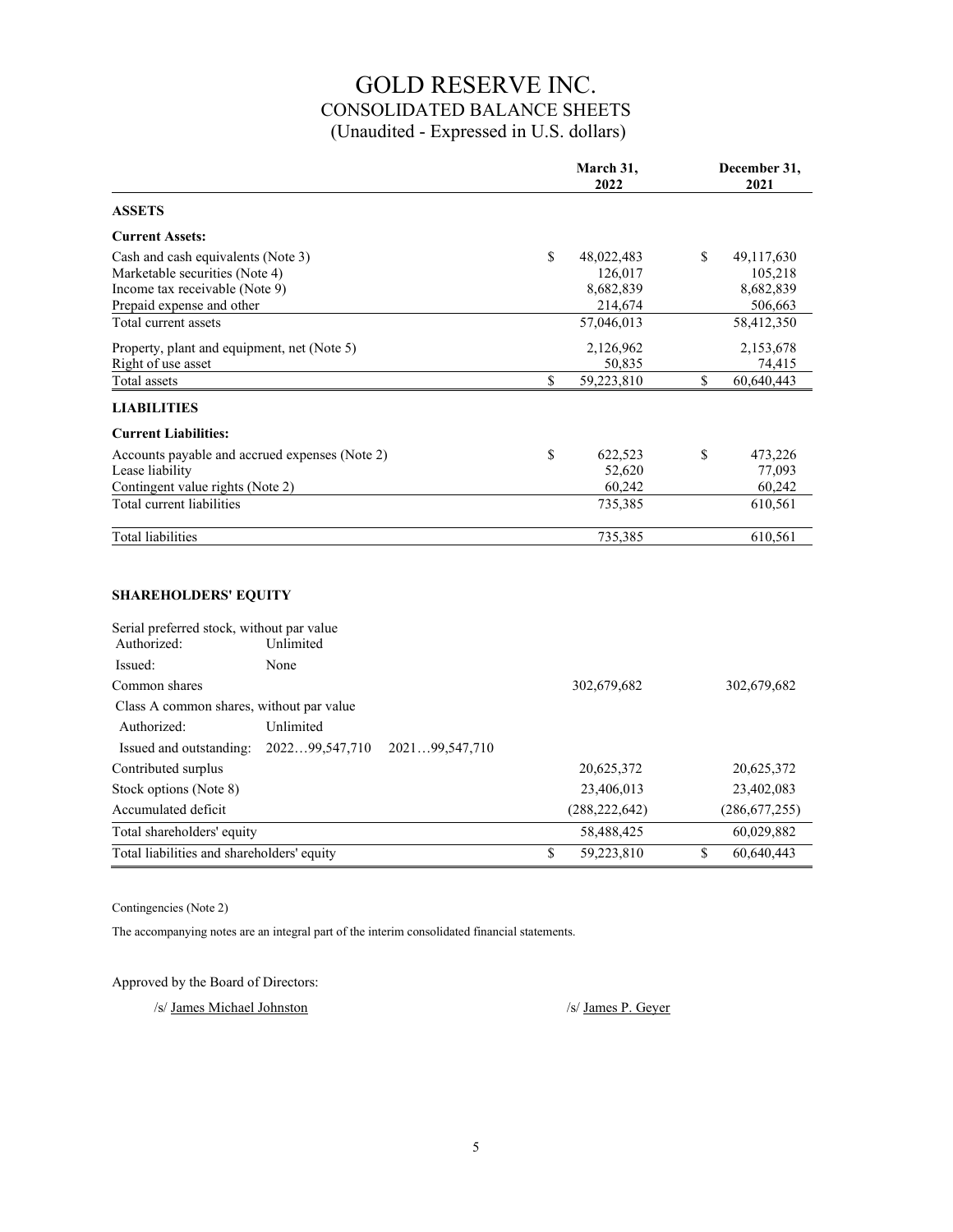# GOLD RESERVE INC.

# CONSOLIDATED STATEMENTS OF OPERATIONS AND COMPREHENSIVE LOSS

| (Unaudited - Expressed in U.S. dollars) |  |
|-----------------------------------------|--|
|-----------------------------------------|--|

|                                                   |    | <b>Three Months Ended</b><br>March 31, |              |  |  |
|---------------------------------------------------|----|----------------------------------------|--------------|--|--|
|                                                   |    |                                        |              |  |  |
|                                                   |    | 2022                                   | 2021         |  |  |
| <b>INCOME</b>                                     |    |                                        |              |  |  |
| Interest income                                   | \$ | 12,098                                 | \$<br>10,104 |  |  |
| Gain on marketable equity securities              |    | 20,799                                 | 41,003       |  |  |
| Foreign currency gain                             |    | 10,479                                 | 8,301        |  |  |
|                                                   |    | 43,376                                 | 59,408       |  |  |
| <b>EXPENSES</b>                                   |    |                                        |              |  |  |
| Corporate general and administrative (Note 2)     |    | 902,058                                | 1,115,799    |  |  |
| Siembra Minera Project and related costs (Note 6) |    | 223,237                                | 278,467      |  |  |
| <b>Exploration</b> costs                          |    | 8,189                                  | 23,519       |  |  |
| Legal and accounting                              |    | 398,606                                | 321,453      |  |  |
| Arbitration and settlement (Note 2)               |    | 18,177                                 | 80,304       |  |  |
| Equipment holding costs                           |    | 38,496                                 | 114,143      |  |  |
|                                                   |    | 1,588,763                              | 1,933,685    |  |  |
| Net loss and comprehensive loss for the period    | \$ | (1,545,387)                            | (1,874,277)  |  |  |
|                                                   |    |                                        |              |  |  |
| Net loss per share, basic and diluted             | \$ | (0.02)                                 | S<br>(0.02)  |  |  |
| Weighted average common shares outstanding,       |    |                                        |              |  |  |
| basic and diluted                                 |    | 99,547,710                             | 99,395,048   |  |  |

The accompanying notes are an integral part of the interim consolidated financial statements.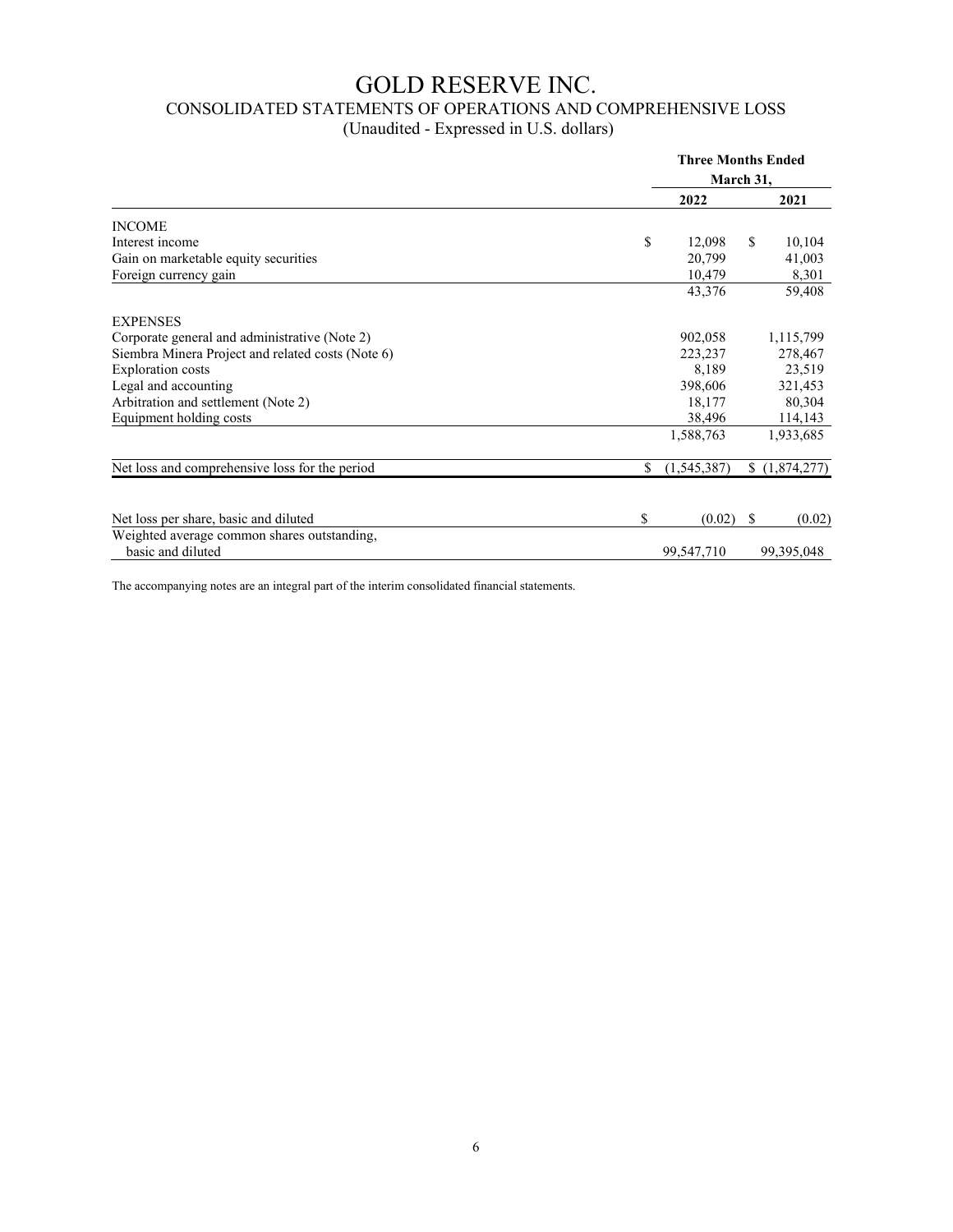# GOLD RESERVE INC. CONSOLIDATED STATEMENTS OF CHANGES IN SHAREHOLDERS' EQUITY (Unaudited - Expressed in U.S. dollars)

#### For the Three Months Ended March 31, 2022 and 2021

|                                                       | <b>Common Shares</b> |               | Contributed  | Accumulated          |                                               |
|-------------------------------------------------------|----------------------|---------------|--------------|----------------------|-----------------------------------------------|
|                                                       | Number               | Amount        | Surplus      | <b>Stock Options</b> | Deficit                                       |
| Balance, December 31, 2021<br>Net loss for the period | 99,547,710           | \$302,679,682 | \$20,625,372 |                      | $$23,402,083 \$ (286,677,255)$<br>(1,545,387) |
| Stock option compensation (Note 8)                    |                      |               |              | 3.930                |                                               |
| Balance, March 31, 2022                               | 99,547,710           | \$302,679,682 | \$20,625,372 | \$23,406,013         | \$ (288, 222, 642)                            |
|                                                       |                      |               |              |                      |                                               |
| Balance, December 31, 2020                            | 99, 395, 048         | \$302,469,647 | \$20,625,372 |                      | $$21,409,668 \$ (276,080,463)$                |
| Net loss for the period                               |                      |               |              |                      | (1,874,277)                                   |
| Stock option compensation (Note 8)                    |                      |               |              | 47,006               |                                               |
| Balance, March 31, 2021                               | 99, 395, 048         | \$302,469,647 | \$20,625,372 | \$21,456,674         | \$(277,954,740)                               |

The accompanying notes are an integral part of the interim consolidated financial statements.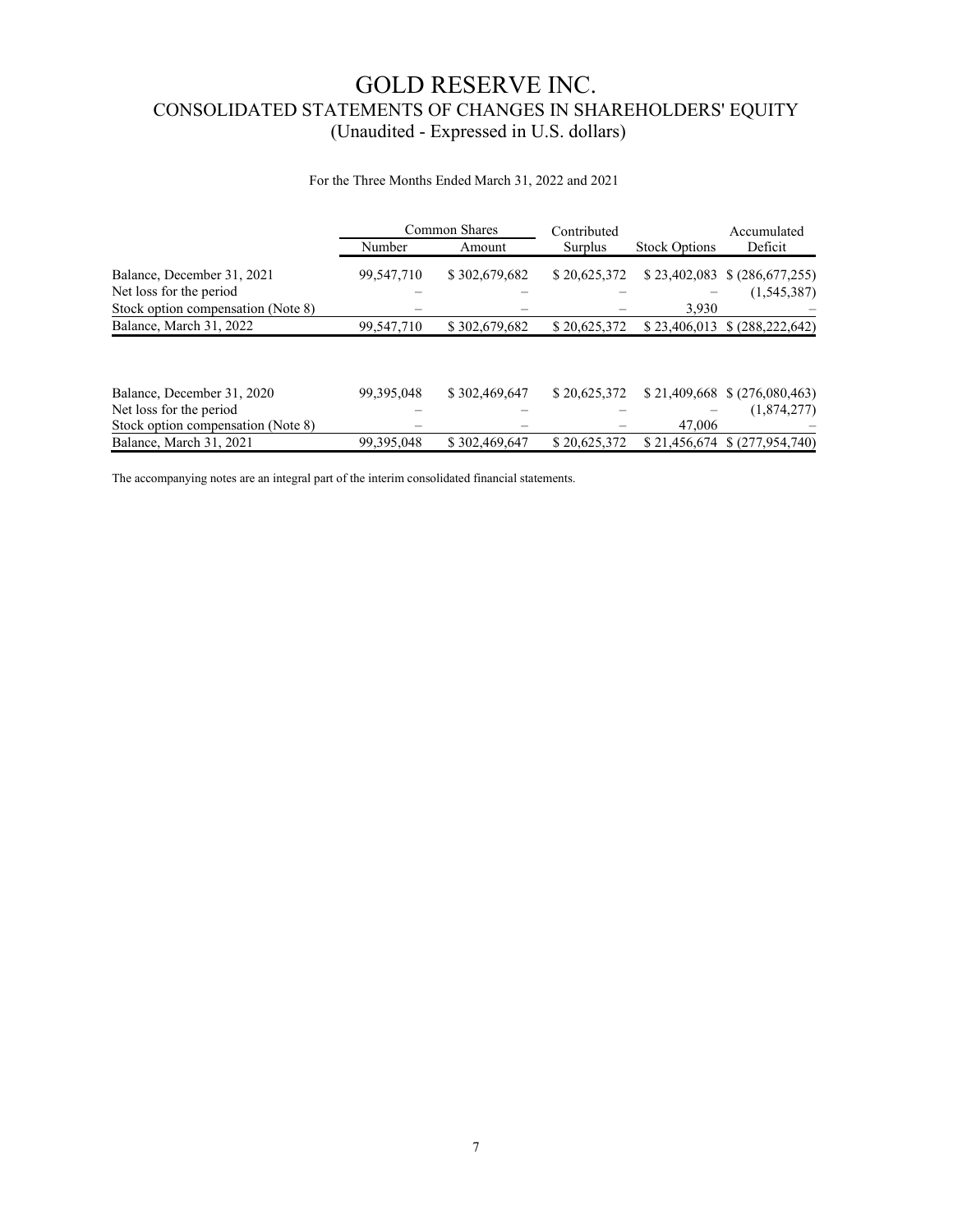# GOLD RESERVE INC. CONSOLIDATED STATEMENTS OF CASH FLOWS (Unaudited - Expressed in U.S. dollars)

|                                                                                |                     | <b>Three Months Ended</b> |
|--------------------------------------------------------------------------------|---------------------|---------------------------|
|                                                                                |                     | March 31,                 |
|                                                                                | 2022                | 2021                      |
| <b>Cash Flows from Operating Activities:</b>                                   |                     |                           |
| Net loss for the period                                                        | (1, 545, 387)<br>\$ | (1,874,277)<br>\$         |
| Adjustments to reconcile net loss to net cash<br>used in operating activities: |                     |                           |
| Stock option compensation                                                      | 3,930               | 47,006                    |
| Depreciation                                                                   | 26,716              | 26,597                    |
| Gain on marketable equity securities                                           | (20,799)            | (41,003)                  |
| Changes in non-cash working capital:                                           |                     |                           |
| Net decrease in prepaid                                                        |                     |                           |
| expense and other                                                              | 291,989             | 272,801                   |
| Net increase in payables                                                       |                     |                           |
| and accrued expenses                                                           | 148,404             | 57,928                    |
| Net cash used in operating activities                                          | (1,095,147)         | (1,510,948)               |
| <b>Cash Flows from Investing Activities:</b>                                   |                     |                           |
| Net cash used in investing activities                                          |                     |                           |
| <b>Cash Flows from Financing Activities:</b>                                   |                     |                           |
| Net cash used in financing activities                                          |                     |                           |
|                                                                                |                     |                           |
| <b>Change in Cash and Cash Equivalents:</b>                                    |                     |                           |
| Net decrease in cash and cash equivalents                                      | (1.005, 147)        | (1.510048)                |

| Net decrease in cash and cash equivalents       | (1,095,147) | (1,510,948) |
|-------------------------------------------------|-------------|-------------|
| Cash and cash equivalents - beginning of period | 49.117.630  | 57.415.350  |
| Cash and cash equivalents - end of period       | 48.022.483  | 55.904.402  |

The accompanying notes are an integral part of the interim consolidated financial statements.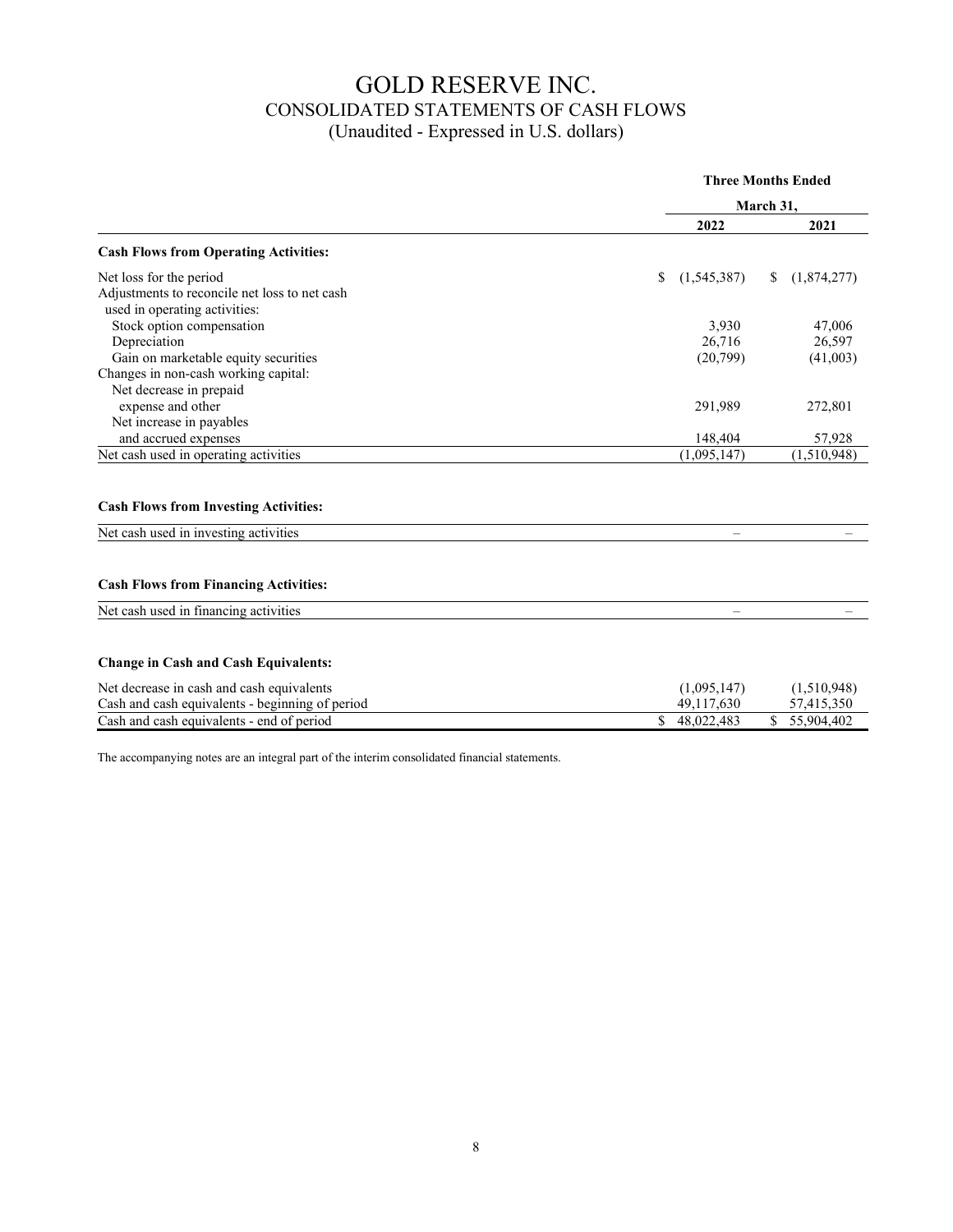### **Note 1. The Company and Significant Accounting Policies:**

Gold Reserve Inc. ("Gold Reserve," the "Company," "we," "us," or "our") is engaged in the business of acquiring, exploring and developing mining projects and was incorporated in 1998 under the laws of the Yukon Territory, Canada and continued to Alberta, Canada in September 2014.

Gold Reserve Inc. is the successor issuer to Gold Reserve Corporation which was incorporated in 1956. Management's primary activities have included: the advancement of the Siembra Minera project (the "Siembra Minera Project") (including the related social and humanitarian efforts) and corporate and legal activities associated with the collection of the unpaid balance of the Award and the Resolution (as defined herein) of the Bolivarian Republic of Venezuela ("Venezuela") Ministry of Mines to revoke the mining rights in connection with the Siembra Minera Project, along with planned activities if there is a successful appeal or overturning of such Resolution.

The U.S. and Canadian governments have imposed various sanctions targeting Venezuela (the "Sanctions"). The Sanctions, in aggregate, essentially prevent any dealings with Venezuelan government or state-owned or controlled entities and prohibit directors, management and employees of the Company who are U.S. Persons from dealing with certain Venezuelan individuals or entering into certain transactions.

The Sanctions imposed by the U.S. government generally block all property of the government of Venezuela and prohibit directors, management and employees of the Company who are U.S. Persons (as defined by U.S. Sanction statutes) from dealing with the Venezuelan government and/or state-owned/controlled entities, entering into certain transactions or dealing with Specially Designated Nationals ("SDNs") and target corruption in, among other identified sectors, the gold sector of the Venezuelan economy,

The Sanctions imposed by the Canadian government include asset freezes and prohibitions on dealings with certain named Venezuelan officials under the Special Economic Measures (Venezuela) Regulations of the *Special Economic Measures Act* and the *Justice for Victims of Corrupt Foreign Officials Regulations* of the *Justice for Victims of Corrupt Foreign Officials Act (Sergei Magnitsky Law)*,

The cumulative impact of the Sanctions continues to restrict the Company from working with those Venezuelan government officials responsible for the payment and transfer of funds associated with the Settlement Agreement which adversely impacts our ability to collect the remaining balance of the Award plus interest and/or amounts due pursuant to the Settlement Agreement from Venezuela. Even if we are successful in appealing or otherwise overturning the Resolution by the Venezuelan Ministry of Mines to revoke the mining rights in connection with the Siembra Minera Project, the Sanctions continue to restrict the Company from working with those Venezuelan government officials responsible for the operation of Siembra Minera (as defined herein) and the development of the Siembra Minera Project and, until Sanctions are lifted, would obstruct any ability for us to develop the Siembra Minera Project as originally planned.

*Basis of Presentation and Principles of Consolidation*. These consolidated financial statements have been prepared in accordance with U.S. generally accepted accounting principles ("U.S. GAAP"). The statements include the accounts of the Company, Gold Reserve Corporation and three Barbadian subsidiaries one of which was formed to hold our equity interest in Empresa Mixta Ecosocialista Siembra Minera, S.A. ("Siembra Minera") which is beneficially owned 55% by a Venezuelan state-owned entity and 45% by Gold Reserve. Our investment in Siembra Minera is accounted for as an equity investment. All subsidiaries are wholly owned. All intercompany accounts and transactions have been eliminated on consolidation. Our policy is to consolidate those subsidiaries where control exists. We have only one operating segment, the exploration and development of mineral properties.

*Cash and Cash Equivalents*. We consider short-term, highly liquid investments purchased with an original maturity of three months or less to be cash equivalents for purposes of reporting cash equivalents and cash flows. The cost of these investments approximates fair value. We manage the exposure of our cash and cash equivalents to credit risk by diversifying our holdings into various major financial institutions. (See Note 3.)

*Exploration and Development Costs*. Exploration costs incurred in locating areas of potential mineralization or evaluating properties or working interests with specific areas of potential mineralization are expensed as incurred. Development costs of proven mining properties not yet producing are capitalized at cost and classified as capitalized development costs under property, plant and equipment. Mineral property acquisition costs are capitalized and holding costs of such properties are charged to operations during the period if no significant exploration or development activities are being conducted on the related properties. Upon commencement of production, capitalized exploration and development costs would be amortized based on the estimated proven and probable reserves benefited. Mineral properties determined to be impaired or that are abandoned are written-down to the estimated fair value. Carrying values do not necessarily reflect present or future values.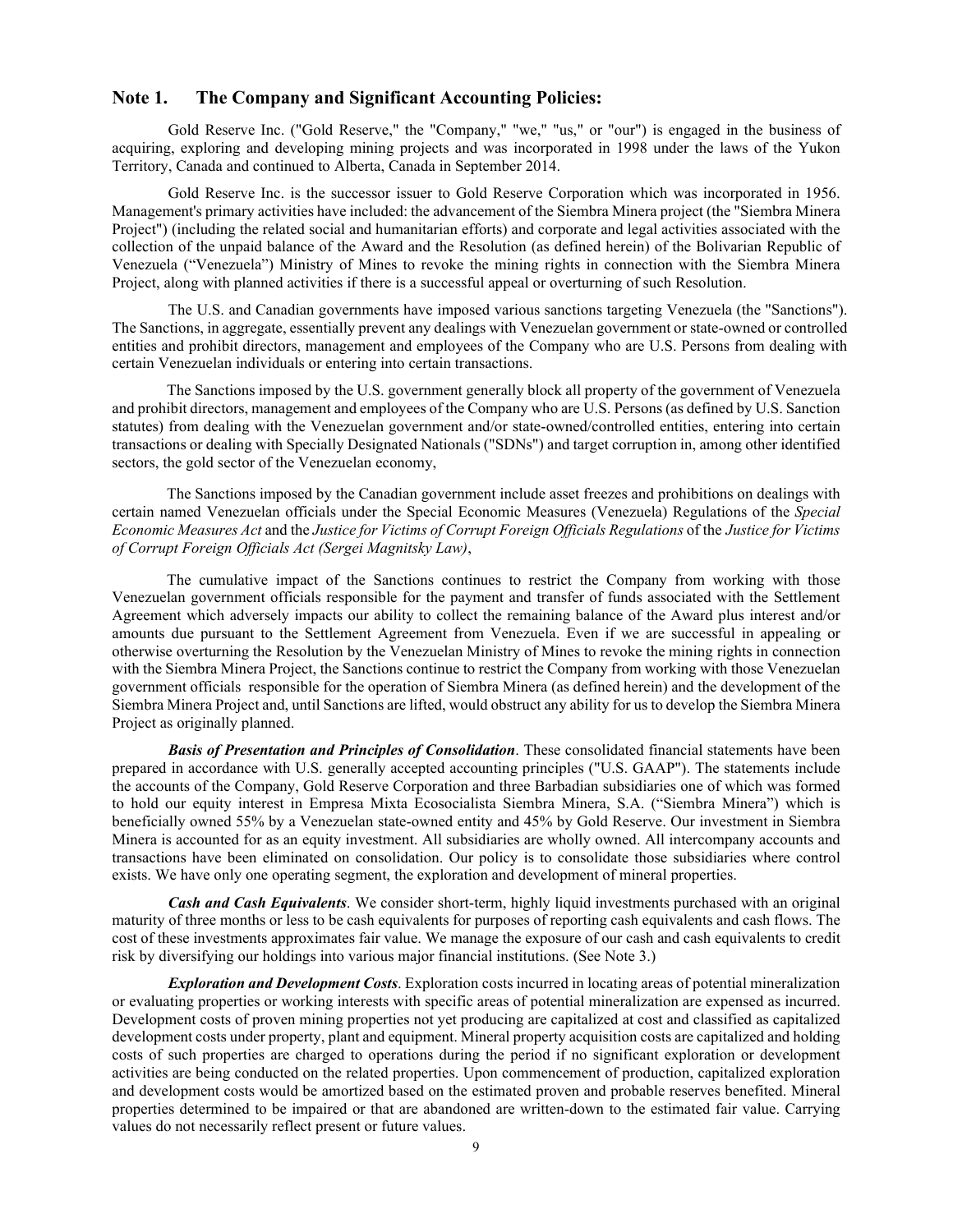*Property, Plant and Equipment.* Property, plant and equipment is recorded at cost and are depreciated on a straight-line basis over their estimated useful lives, except for equipment not yet placed into use.Included in property, plant and equipment is certain equipment, relating to the Brisas Project that is not being depreciated as it is not in use. The ultimate recoverable value of this equipment may be different than management's current estimate. We have additional property, plant and equipment which are recorded at cost less accumulated depreciation. Replacement costs and major improvements are capitalized. Maintenance and repairs are charged to expense as incurred. The cost and accumulated depreciation of assets retired or sold are removed from the accounts and any resulting gain or loss is reflected in operations. Furniture, office equipment and leasehold improvements are depreciated using the straightline method over five to ten years. The remaining property, plant and equipment are fully depreciated.

*Impairment of Long-Lived Assets.* We review long-lived assets for impairment whenever events or changes in circumstances indicate that the carrying amount of the assets may not be recoverable. If the sum of the expected future net cash flows to be generated from the use or eventual disposition of a long-lived asset (undiscounted and without interest charges) is less than the carrying amount of the asset, an impairment loss is recognized based on a determination of the asset's fair value. Fair value is generally determined by discounting estimated cash flows based on market participant expectations of those future cash flows, or applying a market approach that uses market prices and other relevant information generated by market transactions involving comparable assets.

*Foreign Currency.* The U.S. dollar is our (and our foreign subsidiaries') functional currency. Monetary assets and liabilities denominated in a foreign currency are translated into U.S. dollars at the rates of exchange in effect at the balance sheet dates. Non-monetary assets and liabilities are translated at historical rates and revenue and expense items are translated at average exchange rates during the reporting period, except for depreciation which is translated at historical rates. Translation gains and losses are included in the statement of operations.

*Stock Based Compensation*. We maintain an equity incentive plan which provides for the grant of stock options to purchase Class A common shares. We use the fair value method of accounting for stock options. The fair value of options granted to employees is computed using the Black-Scholes method as described in Note 8 and is expensed over the vesting period of the option. For non-employees, the fair value of stock-based compensation is recorded as an expense over the vesting period or upon completion of performance. Consideration paid for shares on exercise of stock options, in addition to the fair value attributable to stock options granted, is credited to capital stock. Stock options granted under the plan become fully vested and exercisable upon a change of control.

*Income Taxes*. We use the liability method of accounting for income taxes. Deferred tax assets and liabilities are determined based on the differences between the tax basis of assets and liabilities and those amounts reported in the financial statements. The deferred tax assets or liabilities are calculated using the enacted tax rates expected to apply in the periods in which the differences are expected to be settled. Deferred tax assets are recognized to the extent that they are considered more likely than not to be realized.

*Uncertain Tax Positions*. We record uncertain tax positions based on a two-step process that separates recognition from measurement. The first step is determining whether a tax position has met the recognition threshold which requires that the Company determine if it is more likely than not that it will sustain the tax benefit taken or expected to be taken in the event of a dispute with taxing authorities. The second step, for those positions meeting the "more likely than not" threshold, is to recognize the largest amount of benefit that is greater than 50 percent likely to be realized upon settlement with taxing authorities. Management periodically evaluates positions taken in tax returns in situations in which applicable tax regulation is subject to interpretation. The Company establishes provisions where appropriate on the basis of amounts expected to be received from or paid to tax authorities.

*Use of Estimates*. The preparation of financial statements in conformity with generally accepted accounting principles requires management to make estimates and assumptions that affect the reported amounts of assets and liabilities, disclosure of contingent assets and liabilities at the date of the financial statements and the reported amounts of revenues and expenses during the reporting period. Actual results could differ from those estimates.

*Net Income (Loss) Per Share*. Basic net income (loss) per share is computed by dividing net income (loss) by the weighted average number of Class A common shares outstanding during each period. Diluted net income per share reflects the potentially dilutive effects of outstanding stock options. In periods in which a loss is incurred, the effect of potential issuances of shares under stock options and convertible notes would be anti-dilutive, and therefore basic and diluted losses per share are the same in those periods.

*Marketable Securities*. The Company's marketable securities consist of equity securities, which are reported at fair value with changes in fair value included in the statement of operations.

*Equity accounted investments.* Investments in incorporated entities in which the Company has the ability to exercise significant influence over the investee are accounted for by the equity method.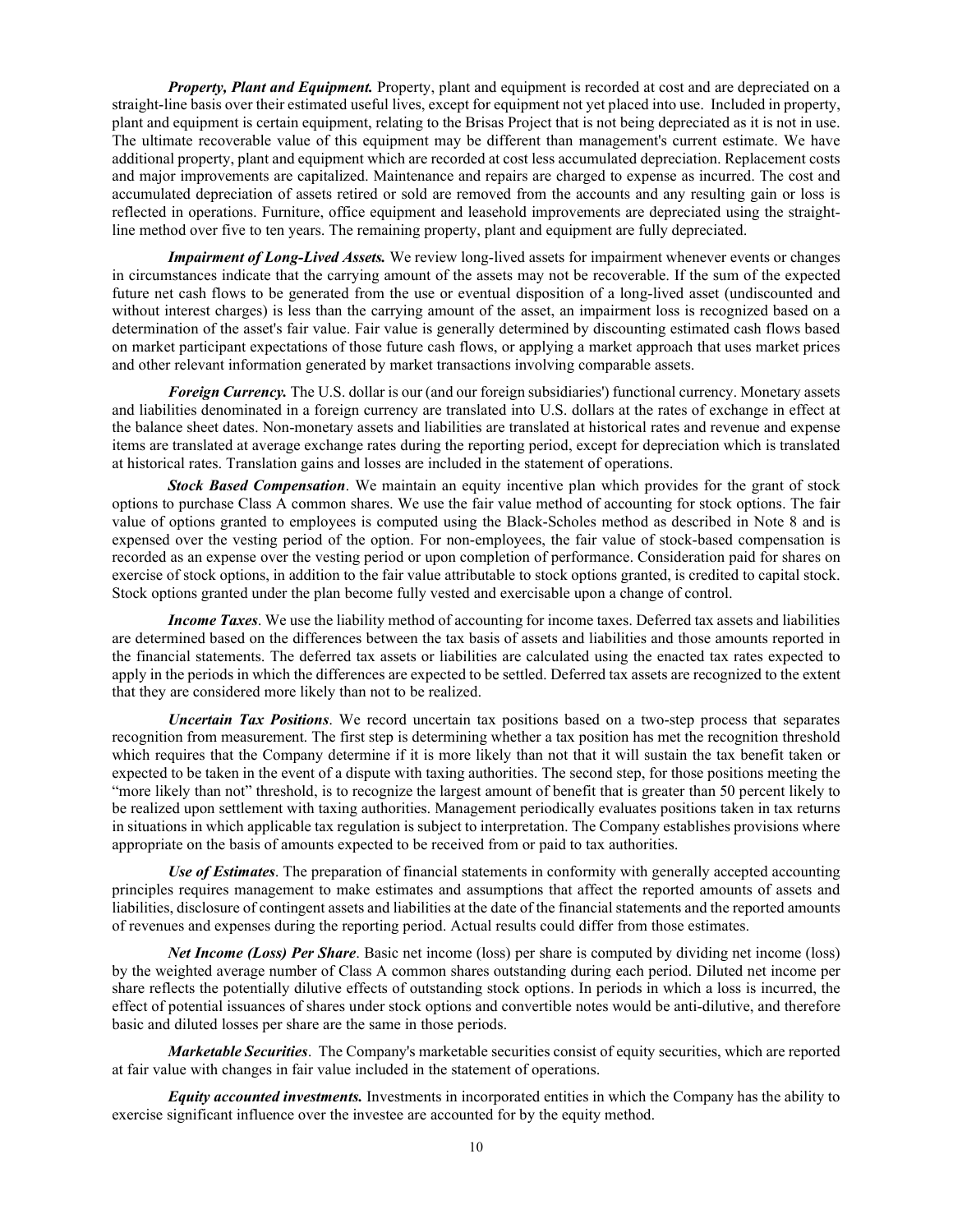*Financial Instruments.* Marketable securities are measured at fair value at each reporting date, with the change in value recognized in the statement of operations as a gain or loss. Cash and cash equivalents, deposits, advances and receivables are accounted for at amortized cost which approximates fair value (See Note 3). Accounts payable and contingent value rights are recorded at amortized cost which approximates fair value.

### **Note 2. Arbitral Award, Settlement Agreement and Mining Data Sale:**

In October 2009 we initiated a claim (the "Brisas Arbitration") under the Additional Facility Rules of the International Centre for the Settlement of Investment Disputes ("ICSID") to obtain compensation for the losses caused by the actions of Venezuela that terminated our previous mining project known as the "Brisas Project." On September 22, 2014, we were granted an Arbitral Award (the "Award") totaling \$740.3 million.

In July 2016, we signed the Settlement Agreement, subsequently amended, whereby Venezuela agreed among other things to pay us a total of approximately \$1.032 billion which is comprised of \$792 million to satisfy the Award (including interest) and \$240 million for the purchase of our mining data related to the Brisas Project (the "Mining Data") in a series of payments ending on or before June 15, 2019. As agreed, the first \$240 million received by Gold Reserve from Venezuela has been recognized as proceeds from the sale of the Mining Data.

To date, the Company has received payments of approximately \$254 million pursuant to the Settlement Agreement. The remaining unpaid amount due from Venezuela pursuant to the Settlement Agreement, which is delinquent, totals approximately \$931 million (including interest of approximately \$153 million) as of March 31, 2022. In relation to the unpaid amount due from Venezuela, the Company has not recognized an Award receivable or associated liabilities on its financial statements which would include taxes, bonus plan and contingent value right payments, as management has not yet determined that payment from Venezuela is probable. This judgement was based on various factors including the Sanctions imposed on Venezuela, the current economic and political instability in Venezuela and the history of non-payment by Venezuela under the terms of the Settlement Agreement. The Award receivable and any associated liabilities will be recognized when, in management's judgment, it is probable that payment from Venezuela will occur.

The interest rate provided for on any unpaid amounts pursuant to the Award is specified as LIBOR plus two percent. With the phase out of LIBOR, if and when it is possible to engage with the Venezuelan government, we expect that, if necessary, we will either come to an agreement with Venezuela as to an appropriate replacement or, alternatively, petition the court responsible for the enforcement of our Award judgement to rule on a new interest rate benchmark.

In addition to other constraints, the Sanctions restrict the Company from working with those Venezuelan government officials responsible for the payment and transfer of funds associated with the Settlement Agreement which adversely impacts our ability to collect the remaining balance of the Award plus interest and/or amounts due pursuant to the Settlement Agreement from Venezuela. The Company, with counsels' assistance, continues to evaluate and pursue various options in regard to the Award and the Settlement Agreement.

We have Contingent Value Rights ("CVRs") outstanding that entitle the holders to an aggregate of 5.466% of certain proceeds from Venezuela associated with the collection of the Award and/or sale of Mining Data or an enterprise sale (the "Proceeds"), less amounts for certain specified obligations (as defined in the agreement), as well as a bonus plan as described below. We have been advised by the holder of the majority of the CVRs that it believes that the Company's 45% interest in Siembra Minera represents "Proceeds" for purposes of the CVRs and as such it believes the CVR holders are entitled to the value of 5.466% of that interest on the date of its acquisition. For a variety of reasons, the Company does not agree with that position and believes it is inconsistent with the CVRs and the terms and manner upon which we reached settlement as to the Award with the Venezuelan government. This matter has not been resolved and it is not possible at this time to determine its outcome. As of March 31, 2022, the total cumulative estimated obligation due pursuant to the terms of the CVR from the sale of the Mining Data and collection of the Award was approximately \$10 million, of which approximately \$60 thousand remains payable to CVR holders.

We maintain a bonus plan (the "Bonus Plan") which is intended to compensate the participants, including executive officers, employees, directors and consultants for their past and present contributions to the Company. The bonus pool under the Bonus Plan is comprised of the gross proceeds collected or the fair value of any consideration realized less applicable taxes multiplied by 1.28% of the first \$200 million and 6.4% thereafter. As of March 31, 2022, the total cumulative estimated obligation pursuant to the terms of the Bonus Plan from the sale of the Mining Data and collection of the Award was approximately \$4.4 million, of which approximately \$70 thousand remains payable to Bonus Plan participants.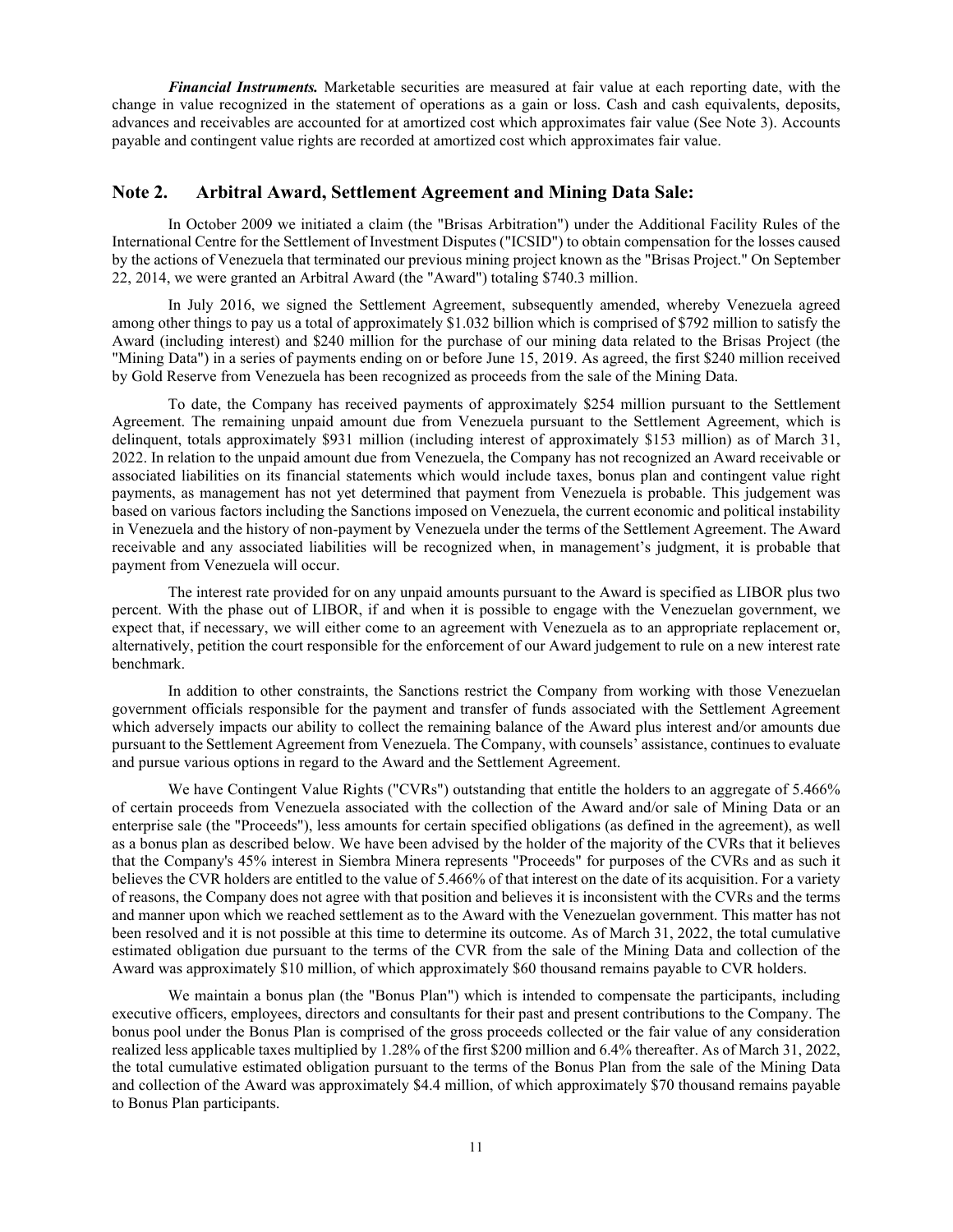Due to U.S. and Canadian Sanctions and the uncertainty of transferring the remaining amounts due from Venezuela to bank accounts outside of Venezuela, management only considers those funds received by the Company into its North American bank accounts as funds available for purposes of the CVR and Bonus Plan cash distributions.

Following receipt, if any, of additional funds pursuant to the Settlement Agreement and after applicable payments to CVR holders and Bonus Plan participants, we expect to distribute to our shareholders a substantial majority of any remaining amounts, subject to applicable regulatory requirements and retaining sufficient reserves for operating expenses, contractual obligations, accounts payable and income taxes, and any obligations arising as a result of the collection of the remaining amount owed by Venezuela.

### **Note 3. Cash and Cash Equivalents:**

|                        | March 31.  | December 31, |
|------------------------|------------|--------------|
|                        | 2022       | 2021         |
| Bank deposits          | 1,553,803  | 1,846,842    |
| Short term investments | 46.468.680 | 47,270,788   |
| Total                  | 48,022,483 | 49.117.630   |

Short term investments include money market funds and U.S. treasury bills which mature in three months or less.

## **Note 4. Marketable Securities:**

|                                                      | March 31,<br>2022 | December 31,<br>2021 |
|------------------------------------------------------|-------------------|----------------------|
| <b>Equity securities</b>                             |                   |                      |
| Fair value and carrying value at beginning of period | 105.218           | 83,575               |
| Increase in fair value                               | 20,799            | 21,643               |
| Fair value and carrying value at balance sheet date  | 126.017           | 105,218              |

Marketable equity securities are classified as trading securities and accounted for at fair value, based on quoted market prices with unrealized gains or losses recorded in the Consolidated Statements of Operations.

Accounting Standards Codification ("ASC") 820 establishes a fair value hierarchy that prioritizes the inputs to valuation techniques used to measure fair value into three broad levels: Level 1 inputs are quoted prices in active markets for identical assets or liabilities, Level 2 inputs are inputs other than quoted prices included within Level 1 that are directly or indirectly observable for the asset or liability and Level 3 inputs are unobservable inputs for the asset or liability that reflect the entity's own assumptions. The fair values of the Company's marketable equity securities as at the balance sheet date are based on Level 1 inputs.

## **Note 5. Property, Plant and Equipment:**

|                                |    | Accumulated<br>Depreciation<br>Cost |   |            | <b>Net</b> |           |  |
|--------------------------------|----|-------------------------------------|---|------------|------------|-----------|--|
| <b>March 31, 2022</b>          |    |                                     |   |            |            |           |  |
| Machinery and equipment        | \$ | 1,602,133                           | S |            | S          | 1,602,133 |  |
| Furniture and office equipment |    | 423,813                             |   | (331,573)  |            | 92,240    |  |
| Transportation equipment       |    | 326,788                             |   | (247, 035) |            | 79,753    |  |
| Leasehold improvements         |    | 29,390                              |   | (26, 554)  |            | 2,836     |  |
| Mineral property               |    | 350,000                             |   |            |            | 350,000   |  |
|                                | S  | 2,732,124                           |   | (605, 162) |            | 2,126,962 |  |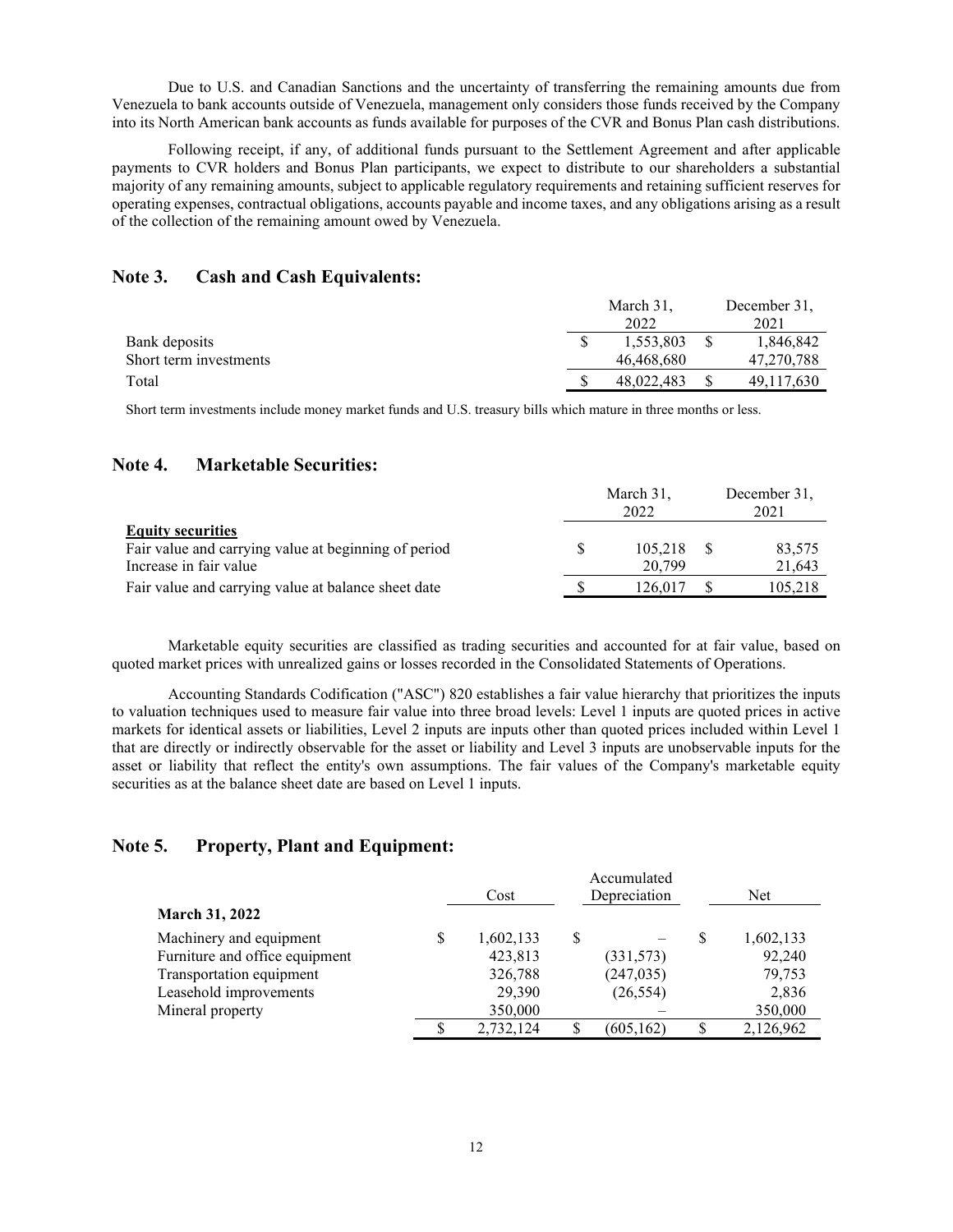|                                |   | Accumulated<br>Depreciation<br>Cost |  |            | Net       |  |  |
|--------------------------------|---|-------------------------------------|--|------------|-----------|--|--|
| December 31, 2021              |   |                                     |  |            |           |  |  |
| Machinery and equipment        | S | 1,602,133                           |  |            | 1,602,133 |  |  |
| Furniture and office equipment |   | 423,813                             |  | (322, 389) | 101,424   |  |  |
| Transportation equipment       |   | 326,788                             |  | (230,695)  | 96,093    |  |  |
| Leasehold improvements         |   | 29,390                              |  | (25,362)   | 4.028     |  |  |
| Mineral property               |   | 350,000                             |  |            | 350,000   |  |  |
|                                |   | 2,732,124                           |  | (578, 446) | 2,153,678 |  |  |

Machinery and equipment consists of a semi-autogenous grinding (SAG) mill and minor infrastructure equipment originally intended for use on the Brisas Project. We evaluate our equipment and mineral property to determine whether events or changes in circumstances have occurred that may indicate that the carrying amount may not be recoverable. We regularly obtain comparable market data for similar equipment as evidence that our equipment's fair value less cost to sell is in excess of the carrying amount. No impairment write-downs of property, plant and equipment were recorded during the three months ended March 31, 2022 and 2021.

#### **Note 6. Empresa Mixta Ecosocialista Siembra Minera, S.A.:**

In August 2016, we executed the Contract for the Incorporation and Administration of the Mixed Company with the government of Venezuela and in October 2016, together with an affiliate of the government of Venezuela, we incorporated Siembra Minera by our purchasing shares in Siembra Minera for a nominal amount. The primary purpose of this entity is to develop the Siembra Minera Project, as defined herein. Siembra Minera is beneficially owned 55% by Corporacion Venezolana de Mineria, S.A., a Venezuelan government corporation, and 45% by Gold Reserve. Siembra Minera was granted by the government of Venezuela certain gold, copper, silver and other strategic mineral rights (primarily comprised of the historical Brisas and Cristinas areas) contained within Bolivar State comprising the Siembra Minera Project (which has a twenty year term with two ten year extensions) and was, among other things authorized to carry on its business, pay a net smelter return royalty to Venezuela on the future sale of gold, copper, silver and any other strategic minerals over the life of the Siembra Minera Project and provide net profits participation based on the sales price of gold per ounce. A number of authorizations, which still have not been provided by the government, are critical to the future operation and economics of the Siembra Minera Project. Pursuant to the Settlement Agreement (as described in Note 2), both parties will retain their respective interest in Siembra Minera in the event all of the agreed upon Settlement Agreement payments are not made by Venezuela. Project expenditures incurred in 2022 and 2021 primarily related to costs associated with the retention of technical consultants and, to a lesser degree, work related to compliance and reporting obligations, maintenance of the technical data base, and costs of social work programs. The Company has directly incurred the costs associated with the Siembra Minera Project which, beginning in 2016 through March 31, 2022, amounted to a total of approximately \$22.9 million.

In March 2022, the Ministry of Mines of Venezuela (the "Ministry") issued a resolution to revoke the mining rights of Siembra Minera for alleged non-compliance with certain Venezuelan mining regulations (the "Resolution"). Siembra Minera filed a reconsideration request with the Ministry asking for the Resolution to be overturned. If the Resolution is not overturned by the Ministry, Siembra Minera has the right to challenge the validity of the Resolution with the Venezuelan Supreme Court of Justice. We are considering and working in earnest with respect to all legal rights and remedies that may be available to us under Venezuelan and other laws, under the Settlement Agreement and otherwise including potential or actual appeals or contests with respect thereto (the related actions by us, "Appeals"). Even if the Resolution is successfully overturned or annulled, the Sanctions, along with other constraints, could adversely impact our ability to finance, develop and operate the Siembra Minera Project or collect or repatriate sums under the Settlement Agreement.

#### **Note 7. 401(k) Plan:**

The 401(k) Plan, formerly entitled the KSOP Plan, was originally adopted in 1990 and was most recently restated effective January 1, 2021. The purpose of the 401(k) Plan is to offer retirement benefits to eligible employees of the Company. The 401(k) Plan provides for a salary deferral, a non-elective contribution of 3% of each eligible Participant's annual compensation and discretionary contributions. Allocation of Class A common shares or cash to participants' accounts, subject to certain limitations, is at the discretion of the Board. Cash contributions for the 2021 plan year were approximately \$163,000. As of March 31, 2022, no contributions by the Company had been made for plan year 2022.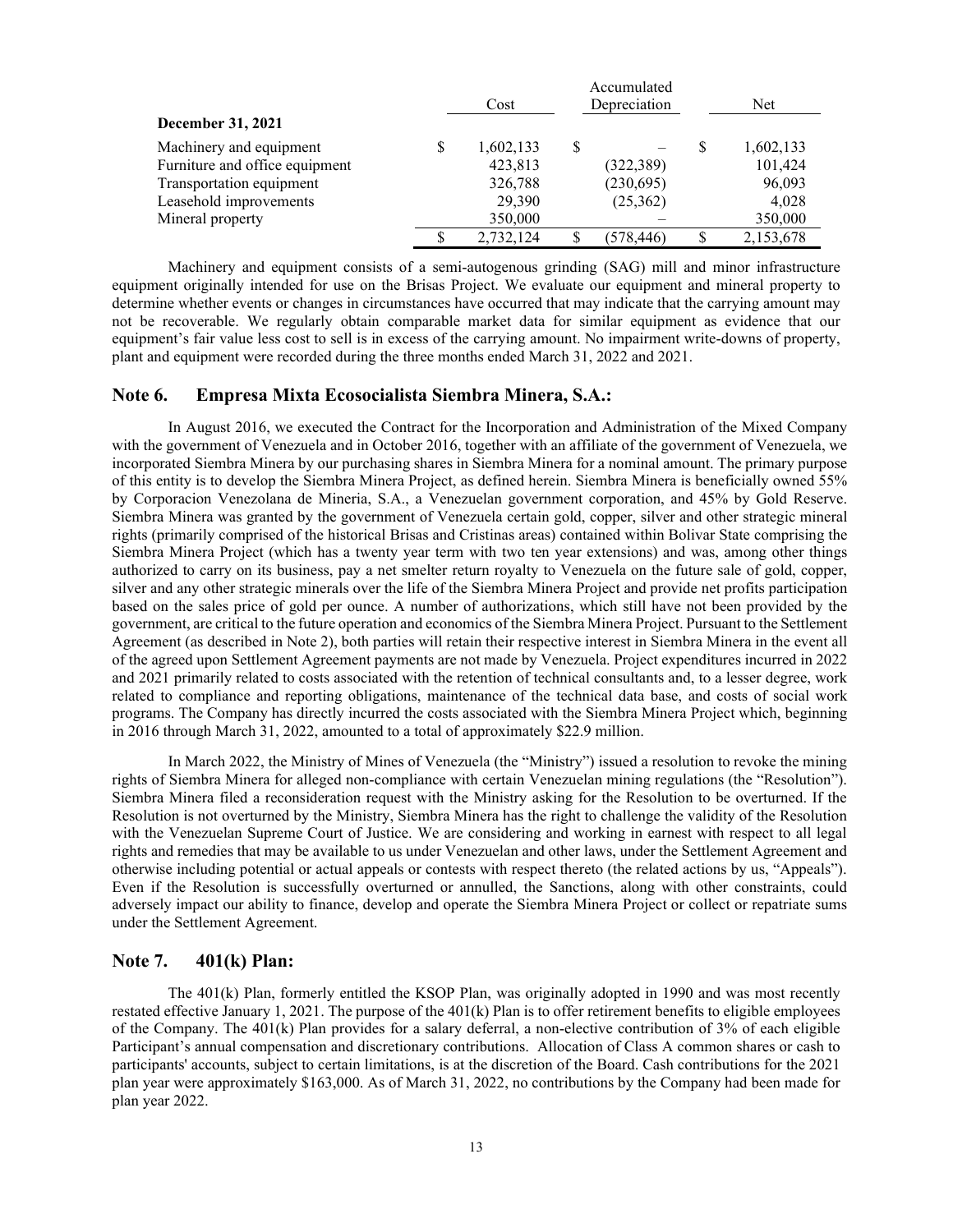#### **Note 8. Stock Based Compensation Plans:**

#### Equity Incentive Plan

The Company's equity incentive plan provides for the grant of stock options to purchase the Company's Class A common shares. During the second quarter of 2021, the number of shares available under the plan was increased to a maximum of 9,939,500 shares. As of March 31, 2022, there were 2,721,107 options available for grant. Grants are made for terms of up to ten years with vesting periods as required by the TSXV and as may be determined by the Board or a committee of the Board established pursuant to the equity incentive plan.

Stock option transactions for the three months ended March 31, 2022 and 2021 are as follows:

|                                           | 2022          |                                              | 2021          |                                              |  |
|-------------------------------------------|---------------|----------------------------------------------|---------------|----------------------------------------------|--|
|                                           | <b>Shares</b> | Weighted<br>Average<br><b>Exercise Price</b> | <b>Shares</b> | Weighted<br>Average<br><b>Exercise Price</b> |  |
| Options outstanding - beginning of period | 7,218,393     | \$2.08                                       | 4,629,565     | \$2.36                                       |  |
| Options granted                           |               |                                              | 50,000        | 1.61                                         |  |
| Options outstanding - end of period       | 7,218,393     | \$2.08                                       | 4,679,565     | \$2.36                                       |  |
| Options exercisable - end of period       | 7,173,391     | \$2.08                                       | 4,589,564     | \$2.37                                       |  |

The following table relates to stock options at March 31, 2022:

|                       | <b>Outstanding Options</b> |          |                                 |             |           |          | <b>Exercisable Options</b> |             |
|-----------------------|----------------------------|----------|---------------------------------|-------------|-----------|----------|----------------------------|-------------|
|                       |                            |          |                                 | Weighted    |           |          |                            | Weighted    |
|                       |                            |          |                                 | Average     |           |          |                            | Average     |
|                       |                            | Weighted |                                 | Remaining   |           | Weighted |                            | Remaining   |
|                       |                            | Average  | Aggregate                       | Contractual |           | Average  | Aggregate                  | Contractual |
|                       |                            | Exercise | Intrinsic                       | Term        |           | Exercise | Intrinsic                  | Term        |
| <b>Exercise Price</b> | Number                     | Price    | Value                           | Years)      | Number    | Price    | Value                      | Years)      |
| $$1.60 - $1.60$       | 2,983,750                  | \$1.60   | $\mathbb{S}$ -                  | 9.51        | 2,983,750 | \$1.60   | $\mathbb{S}$ -             | 9.51        |
| $$1.61 - $1.93$       | 435,000                    | \$1.77   | ۰.                              | 7.53        | 389,998   | \$1.78   | ۰                          | 7.42        |
| $$2.39 - $2.39$       | 3,369,643                  | \$2.39   | $\overline{\phantom{0}}$        | 4.88        | 3,369,643 | \$2.39   | ۰                          | 4.88        |
| $$3.15 - $3.26$       | 430,000                    | \$3.21   | -                               | 2.71        | 430,000   | \$3.21   | ۰                          | 2.71        |
| $$1.60 - $3.26$       | 7.218.393                  | \$2.08   | $\overline{\phantom{a}}$<br>.Ъ. | 6.82        | 7,173,391 | \$2.08   | \$ -                       | 6.81        |

The Company granted NIL and 50,000 options during the three-month periods ended March 31, 2022 and 2021, respectively. The Company recorded non-cash compensation during the three months ended March 31, 2022 and 2021 of \$3,930 and \$47,006, respectively for stock options granted in current and prior periods.

The weighted average fair value of the options granted during the three months ended March 31, 2021 was calculated as \$0.70. The fair value of options granted was determined using the Black-Scholes model based on the following weighted average assumptions:

| Risk free interest rate | 0.46%     |
|-------------------------|-----------|
| Expected term           | 5.0 years |
| Expected volatility     | 51%       |
| Dividend vield          | nil       |

The risk free interest rate is based on the US Treasury rate on the date of grant for a period equal to the expected term of the option. The expected term is based on historical exercise experience and projected post-vesting behavior. The expected volatility is based on historical volatility of our common stock over a period equal to the expected term of the option.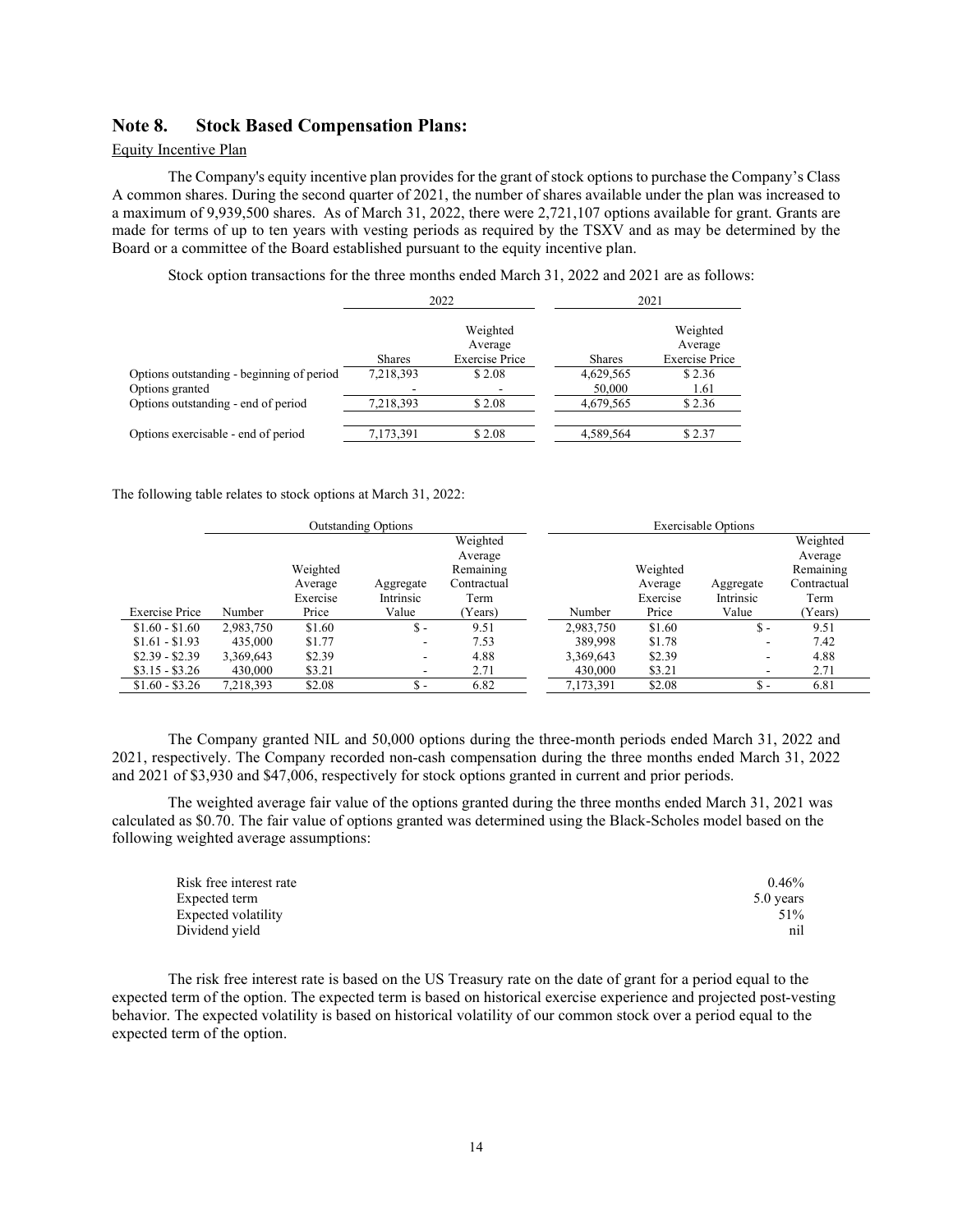#### Change of Control Agreements

The Company maintains change of control agreements with certain officers and employees. A Change of Control is generally defined as one or more of the following: the acquisition by any individual, entity or group, of beneficial ownership of 25 percent of the voting power of the Company's outstanding Common Shares; a change in the composition of the Board that causes less than a majority of the current directors of the Board to be members of the incoming board; reorganization, merger or consolidation or sale or other disposition of all or substantially all of the assets of the Company; liquidation or dissolution of the Company; or any other event the Board reasonably determines constitutes a Change of Control. As of March 31, 2022, the amount payable under the change of control agreements, in the event of a Change of Control, was approximately \$6.4 million, which has not been recognized herein as no event of a change of control has been triggered as of the date of this report.

#### Milestone bonuses

The Company implemented an incentive bonus plan in the fourth quarter of 2021 which involves senior management whose cash compensation was reduced as part of a three-year cost reduction program. The plan provides for the payment of a bonus upon the achievement of specific objectives related to the development of the Company's business and prospects in Venezuela within certain time frames. As of March 31, 2022, the amount payable under the plan in the event of the achievement of the specific objectives was approximately \$3.2 million. This amount has not been recognized herein and will only be recognized when, in management's judgment, it is probable the specific objectives will be achieved.

#### **Note 9. Income Tax:**

Income tax benefit for the three months ended March 31, 2022 and 2021 differs from the amount that would result from applying Canadian tax rates to net income before taxes. These differences result from the items noted below:

|                                                | 2022      |               | 2021       |      |  |
|------------------------------------------------|-----------|---------------|------------|------|--|
|                                                | Amount    | $\frac{0}{0}$ | Amount     | $\%$ |  |
| Income tax benefit based on Canadian tax rates | \$386,347 | 25            | 468.569    |      |  |
| Decrease due to:                               |           |               |            |      |  |
| Different tax rates on foreign subsidiaries    | (63.621)  | (4)           | (76, 520)  | (4)  |  |
| Non-deductible expenses                        | (1,256)   |               | (9.858)    | (1   |  |
| Change in valuation allowance and other        | (321.470) | 21)           | (382, 191) | (20) |  |
|                                                |           |               |            |      |  |

No current income tax was recorded by the Company during the three months ended March 31, 2022 and 2021. The Company recorded a valuation allowance to reflect the estimated amount of the deferred tax assets which may not be realized, principally due to the uncertainty of utilization of net operating losses and other carry forwards prior to expiration. The valuation allowance for deferred tax assets may be reduced if our estimate of future taxable income changes. As part of the US government response to the COVID-19 pandemic, the U.S. Congress passed the CARES act in late March 2020 which, among other things, allowed companies to carryback losses incurred in 2018, 2019 and 2020. The Company recorded an income tax benefit in prior years to reflect the carryback of U.S. taxable losses incurred in 2020 and 2019 to offset taxable income in 2018.

The Company has an income tax receivable of \$8.7 million related to the carryback of losses as noted above and prior year overpayments resulting from revisions to management's estimates of the timing and amount of deductions available to the Company's U.S. subsidiary associated with the write-off of certain subsidiaries primarily related to the Company's previous investment in the Brisas Project. Subsequent to March 31, 2022, the Company received \$0.6 million of the income tax receivable which represented the amount related to the carryback of losses incurred in 2020 as noted above. The 2017 tax filing of the Company's U.S. subsidiary is under examination by the Internal Revenue Service. Additionally, the Company's 2018 Canadian tax return is under examination by the Canada Revenue Agency. Determining our tax liabilities requires the interpretation of complex tax regulations and significant judgment by management. There is no assurance that the tax examinations to which we are currently subject will result in favorable outcome.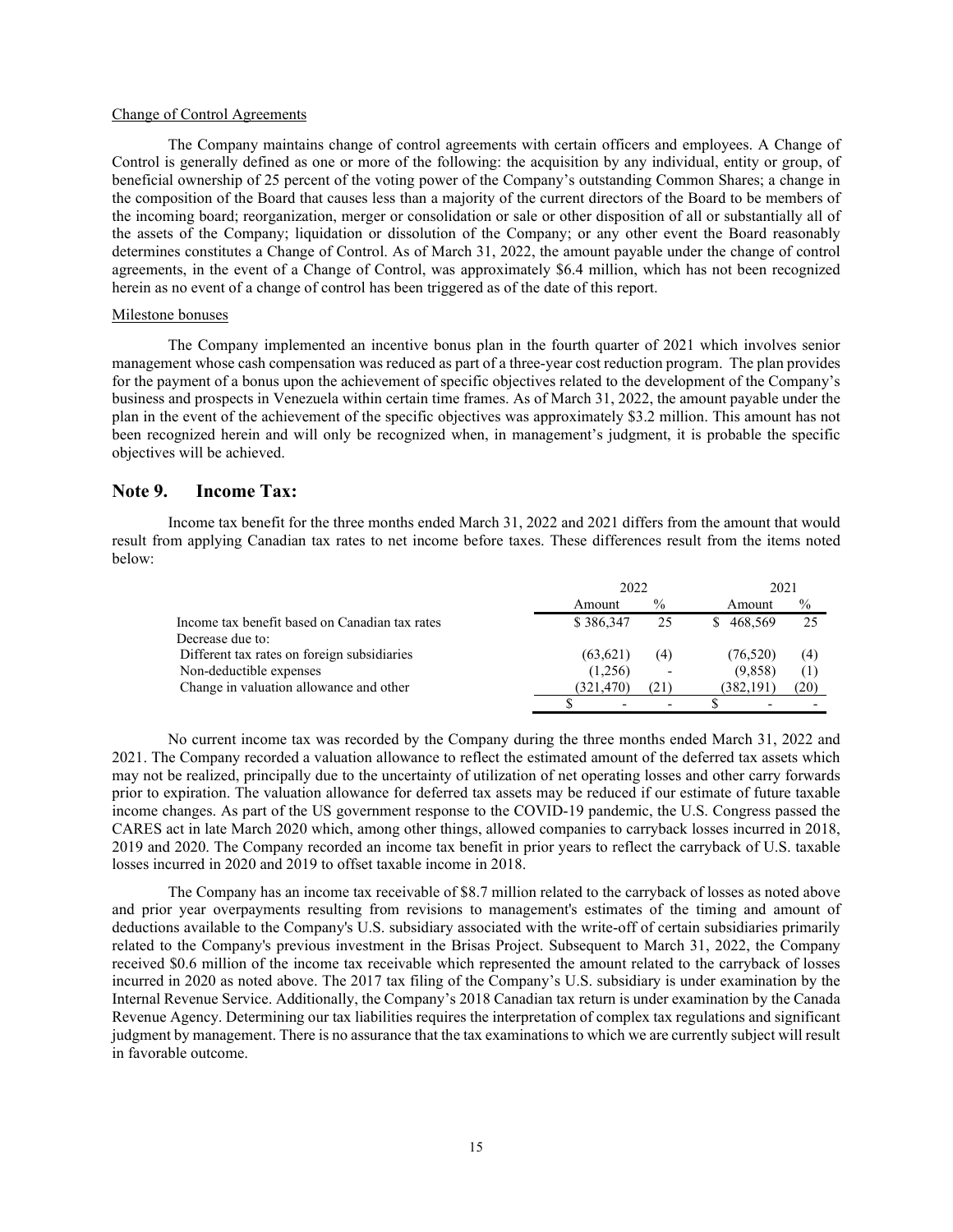The components of the Canadian and U.S. deferred income tax assets and liabilities as of March 31, 2022 and December 31, 2021 were as follows:

|    | March 31,<br>2022 |    | December 31,<br>2021 |
|----|-------------------|----|----------------------|
|    |                   |    |                      |
| S  | 41,298,493        | S  | 40,045,479           |
|    | 2,023,607         |    | 2,023,434            |
|    | 1,572,952         |    | 1,537,637            |
|    | 44,895,052        |    | 43,606,550           |
|    | (44,775,733)      |    | (43, 557, 562)       |
| \$ | 119.319           | \$ | 48,988               |
|    |                   |    |                      |
|    | (119,319)         |    | (48,988)             |
| S  |                   |    |                      |
|    |                   |    |                      |

At March 31, 2022, we had the following U.S. and Canadian tax loss carry forwards stated in U.S. dollars.

| U.S.            | Canadian        | Expires |
|-----------------|-----------------|---------|
| \$              | \$<br>2,093,680 | 2026    |
|                 | 3,885,597       | 2027    |
|                 | 14,810,124      | 2028    |
|                 | 14,035,664      | 2029    |
|                 | 17,340,283      | 2030    |
|                 | 19,417,102      | 2031    |
|                 | 5,633,725       | 2032    |
|                 | 8,190,276       | 2033    |
|                 | 9,489,676       | 2034    |
|                 | 13,545,813      | 2035    |
|                 | 16, 104, 547    | 2036    |
|                 | 12,145,038      | 2037    |
|                 | 1,162,246       | 2038    |
|                 | 3,029,148       | 2039    |
|                 | 4,502,697       | 2040    |
|                 | 16,419,675      | 2041    |
|                 | 842,601         | 2042    |
| 3,031,048       |                 |         |
| \$<br>3,031,048 | \$162,647,892   |         |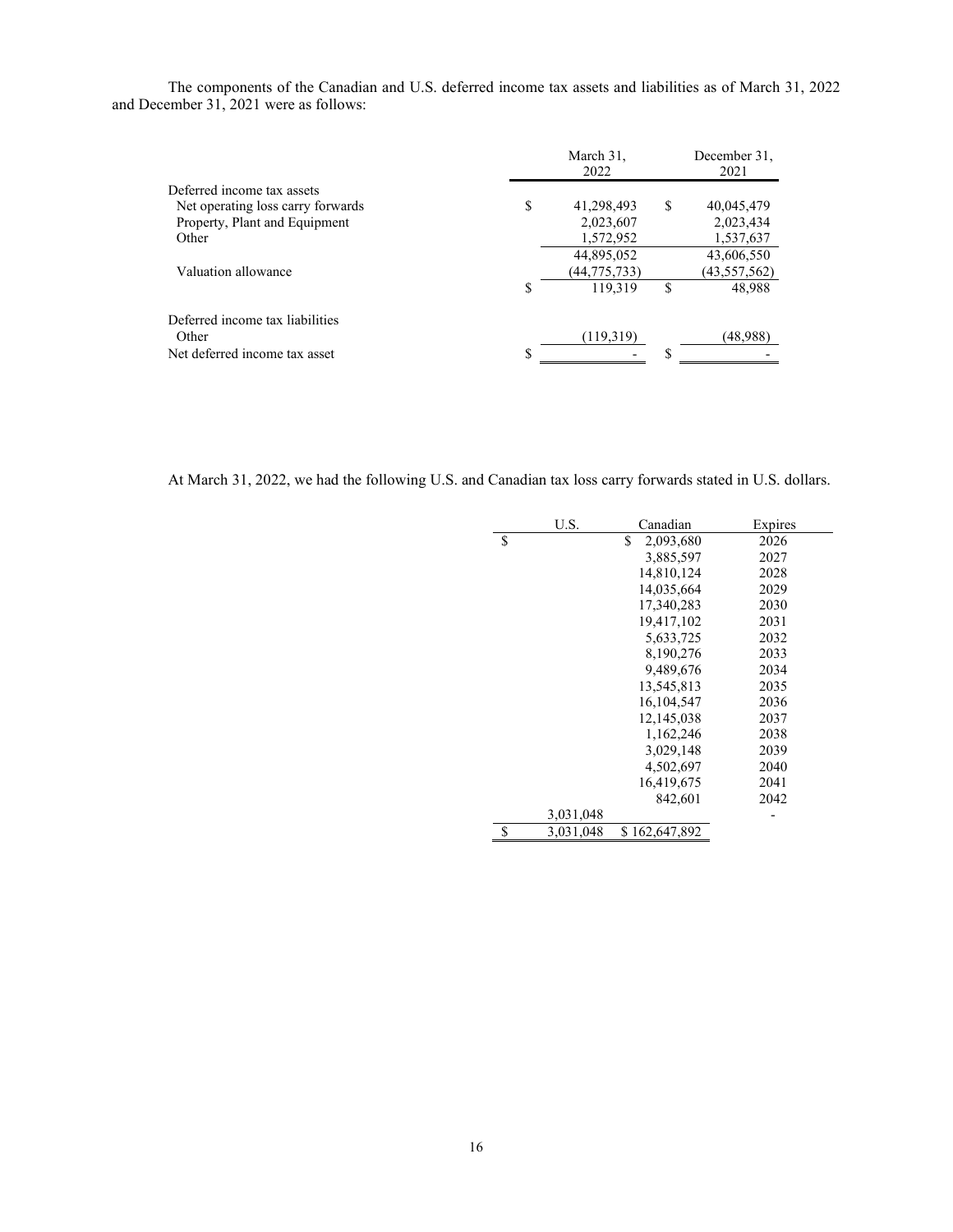**Exhibit 99.2** 

# GOLD RESERVE INC.

**March 31, 2022 Management's Discussion and Analysis** U.S. Dollars (unaudited)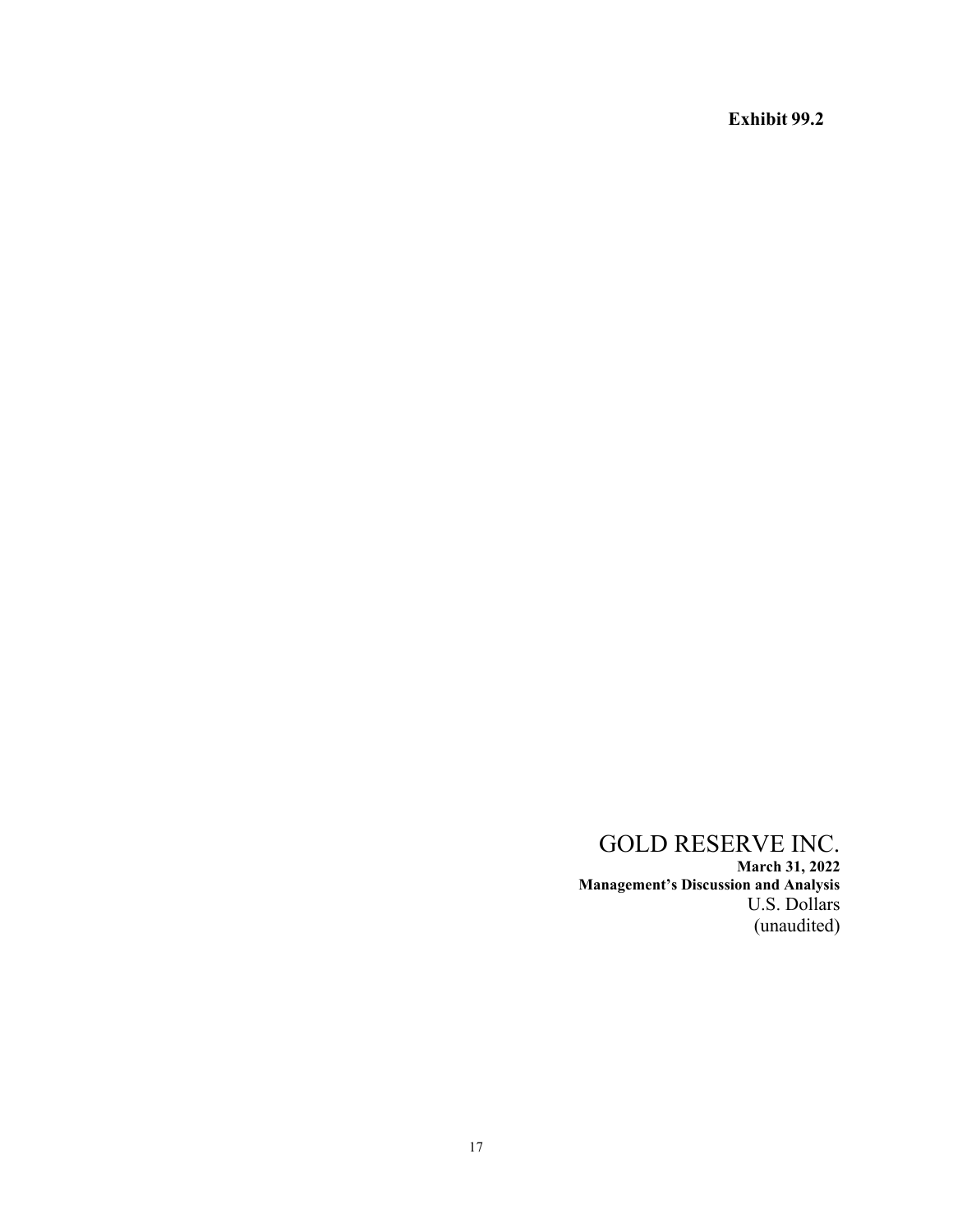### **Management's Discussion and Analysis of Financial Condition and Results of Operations**

This Management's Discussion and Analysis ("MD&A") of Financial Condition and Results of Operations, dated May 19, 2022 is intended to assist in understanding and assessing our results of operations and financial condition and should be read in conjunction with the March 31, 2022 unaudited interim consolidated financial statements and related notes. All dollar amounts herein are expressed in U.S. Dollars.

#### **CAUTIONARY STATEMENT REGARDING FORWARD-LOOKING STATEMENTS AND INFORMATION**

The information presented or incorporated by reference in this MD&A contains both historical information and "forward-looking statements" (within the meaning of Section 27A of the Securities Act and Section 21E of the Exchange Act) or "forward-looking information" (within the meaning of applicable Canadian securities laws) (collectively referred to herein as "forward-looking statements") that may state our intentions, hopes, beliefs, expectations or predictions for the future.

Forward-looking statements are necessarily based upon a number of estimates and assumptions that, while considered reasonable by us at this time, are inherently subject to significant business, economic and competitive uncertainties and contingencies that may cause our actual financial results, performance or achievements to be materially different from those expressed or implied herein, many of which are outside our control.

Forward-looking statements involve risks and uncertainties, as well as assumptions, including those set out herein, that may never materialize, prove incorrect or materialize other than as currently contemplated which could cause our results to differ materially from those expressed or implied by such forward-looking statements. The words "believe," "anticipate," "expect," "intend," "estimate," "plan," "may," "could" and other similar expressions that are predictions of or indicate future events and future trends, which do not relate to historical matters, identify forwardlooking statements, although not all forward-looking statements contain these words. Any such forward-looking statements are not intended to provide any assurances as to future results.

Numerous factors could cause actual results to differ materially from those described in the forward-looking statements, including, without limitation:

- risks associated with the timing and ability to appeal or contest the resolution of the Bolivarian Republic of Venezuela ("Venezuela") Ministry of Mines to revoke the mining rights held by our joint venture entity Empresa Mixta Ecosocialista Siembra Minera, S.A. ("Siembra Minera") for alleged non-compliance with certain Venezuelan mining regulations (the "Resolution"), including whether the government of Venezuela responds to or recognizes or acknowledges such appeals by us (such actions by us, "Appeals"), or any adverse outcome of our Appeals, the Resolution and/or the ability to take other legal actions including with respect to non-compliance by Venezuela of its obligations under the Settlement Agreement;
- risks associated with the substantial concentration of our activities and assets in Venezuela which are and will continue to be subject to risks specific to Venezuela, including the effects of political, economic and social developments, social instability and unrest; international response to Venezuelan domestic and international policies; Sanctions(as defined below) by the U.S. or Canadian governments or other jurisdictions and potential invalidation, confiscation, expropriation or rescission of governmental orders, permits, agreements or property rights either by the existing or a future administration or power, de jure or de facto;
- risks associated with sanctions imposed by the U.S. and Canadian governments targeting the Bolivarian Republic of Venezuela ("Venezuela") (the "Sanctions"):
	- Sanctions imposed by the U.S. government generally block all property of the government of Venezuela and prohibit directors, management and employees of the Company who are U.S. Persons (as defined by U.S. Sanction statutes) from dealing with the Venezuelan government and/or state-owned/controlled entities, entering into certain transactions or dealing with Specially Designated Nationals ("SDNs") and target corruption in, among other identified sectors, the gold sector of the Venezuelan economy,
	- Sanctions imposed by the Canadian government include asset freezes and prohibitions on dealings with certain named Venezuelan officials under the Special Economic Measures (Venezuela) Regulations of the *Special Economic Measures Act* and the *Justice for Victims of Corrupt Foreign Officials Regulations* of the *Justice for Victims of Corrupt Foreign Officials Act (Sergei Magnitsky Law)*,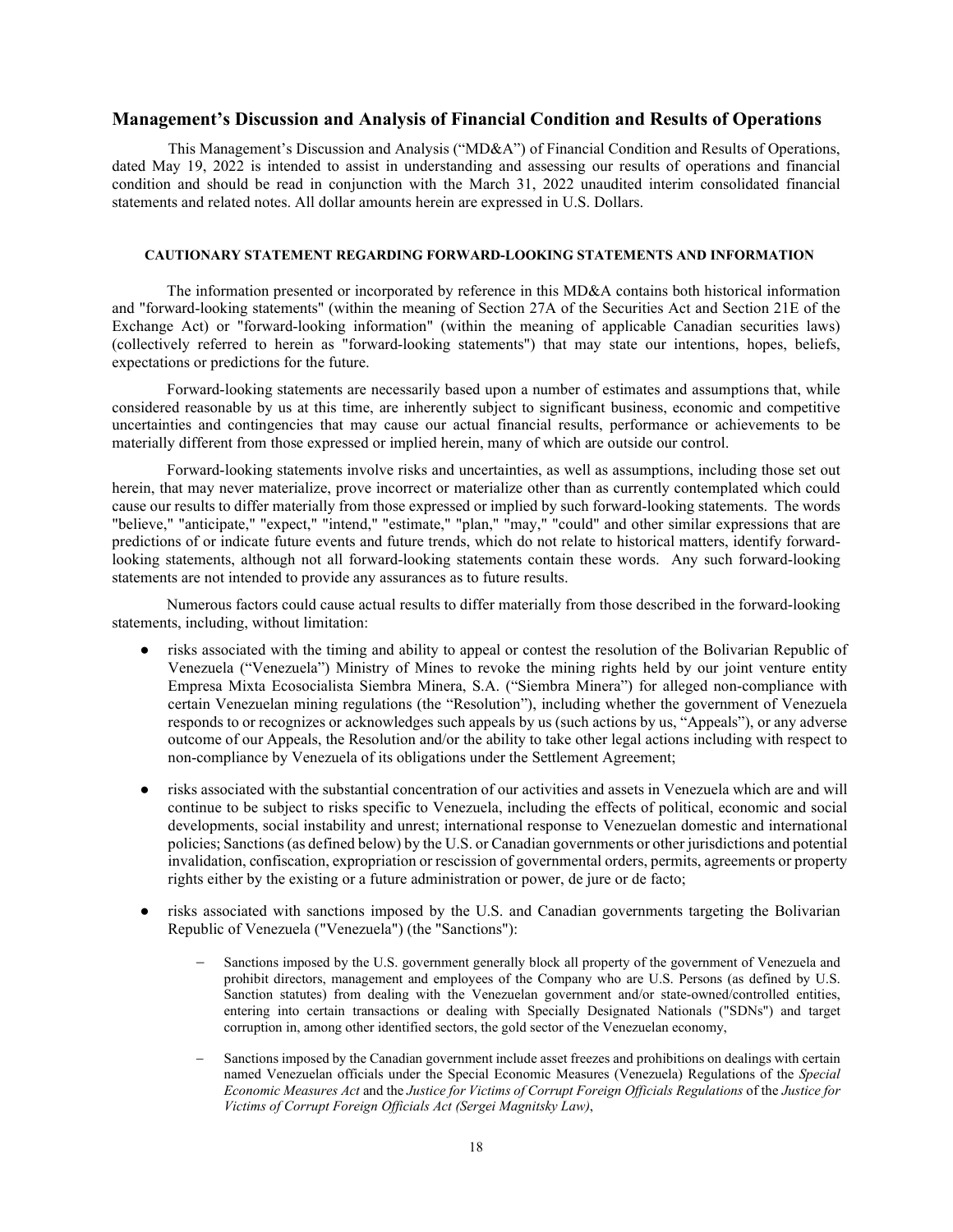- The Sanctions have adversely impacted our ability to collect the remaining funds owed by Venezuela, which is expected to continue for an indeterminate period of time,
- − Even if there is a successful appeal or overturning of the Resolution by the Venezuelan Ministry of Mines to revoke the mining rights of Siembra Minera, the Sanctions could adversely impact our ability to finance, develop and operate the Siembra Minera Project (as defined herein), and the Sanctions will continue indefinitely until modified by the U.S. or the Canadian government;
- risks that U.S. and Canadian government agencies that enforce Sanctions may not issue licenses that the Company has requested, or may request in the future, to engage in certain Venezuela-related transactions;
- risks associated with the continued failure by Venezuela to honor its commitments under the Settlement Agreement (as defined below). As of the date of this report, Venezuela still owes the Company an estimated \$937 million (including interest of approximately \$159 million) related to the original settlement obligation of approximately \$1.032 billion, which was payable in a series of monthly payments ending on or before June 15, 2019 (as amended, the "Settlement Agreement");
- risks associated with recovering funds under our settlement arrangements with the government of Venezuela, including our ability to repatriate any such funds;
- risks associated with our ability to resume our efforts to enforce and collect the September 2014 arbitral award granted pursuant to the Additional Facility Rules of the International Centre for the Settlement of Investment Disputes (the "Award"). These risks include incurring the costs of enforcement and collection of the Award and the timing and success of that effort, if Venezuela ultimately fails to honor its commitments pursuant to the Settlement Agreement;
- risks associated with the phase out of LIBOR and our ability, if and when it's possible to engage with the Venezuelan government, to either agree with Venezuela on a new interest benchmark or, alternatively, petition the court responsible for the enforcement of our Award judgement to rule on a new benchmark;
- even if there is a successful appeal or overturning of the Resolution there would be:
	- o risks associated with Venezuela's failure to honor its commitments associated with the formation, financing and operation of Siembra Minera (a company formed to develop the Siembra Minera Project which is comprised of certain gold, copper, silver and other strategic mineral rights located in Bolivar State, Venezuela, (the "Siembra Minera Project"));
	- o risks associated with the ability of the Company to (i) successfully overcome legal or regulatory obstacles to operate Siembra Minera for the purpose of developing the Siembra Minera Project, (ii) complete any additional definitive documentation and finalize remaining governmental approvals and (iii) obtain financing to fund the capital costs of the Siembra Minera Project;
	- o the risk that the conclusions of management and its qualified consultants contained in the Preliminary Economic Assessment of the Siembra Minera Gold Copper Project in accordance with Canadian National Instrument 43-101− Standards of Disclosure for Mineral Projects ("NI 43-101") may not be realized in the future;
	- o risks associated with exploration, delineation of sufficient reserves, regulatory and permitting obstacles and other risks associated with the development of the Siembra Minera Project;
	- o risks that any future Venezuelan administration or power, de jure or de facto, will fail to respect the agreements entered into by the Company and Venezuela, including past or future actions of any branch of Government challenging the formation of Siembra Minera and Presidential Decree No. 2.248 creating the National Strategic Development Zone Mining Arc of the Orinoco;
- risks associated with filing a claim, if warranted, against Venezuela for breach of the terms of the underlying agreements governing the formation of Siembra Minera and the future development of the Siembra Minera Project. The cost of prosecuting such a claim over a number of years could be substantial, and there is no assurance that we would be successful in our claim or, if successful, could collect any compensation from the Venezuelan government. If we are unable to prevail, in the event we filed a claim against the Venezuelan government related to our stake in the Siembra Minera Project or were unable to collect compensation in respect of our claim, the Company would be adversely affected;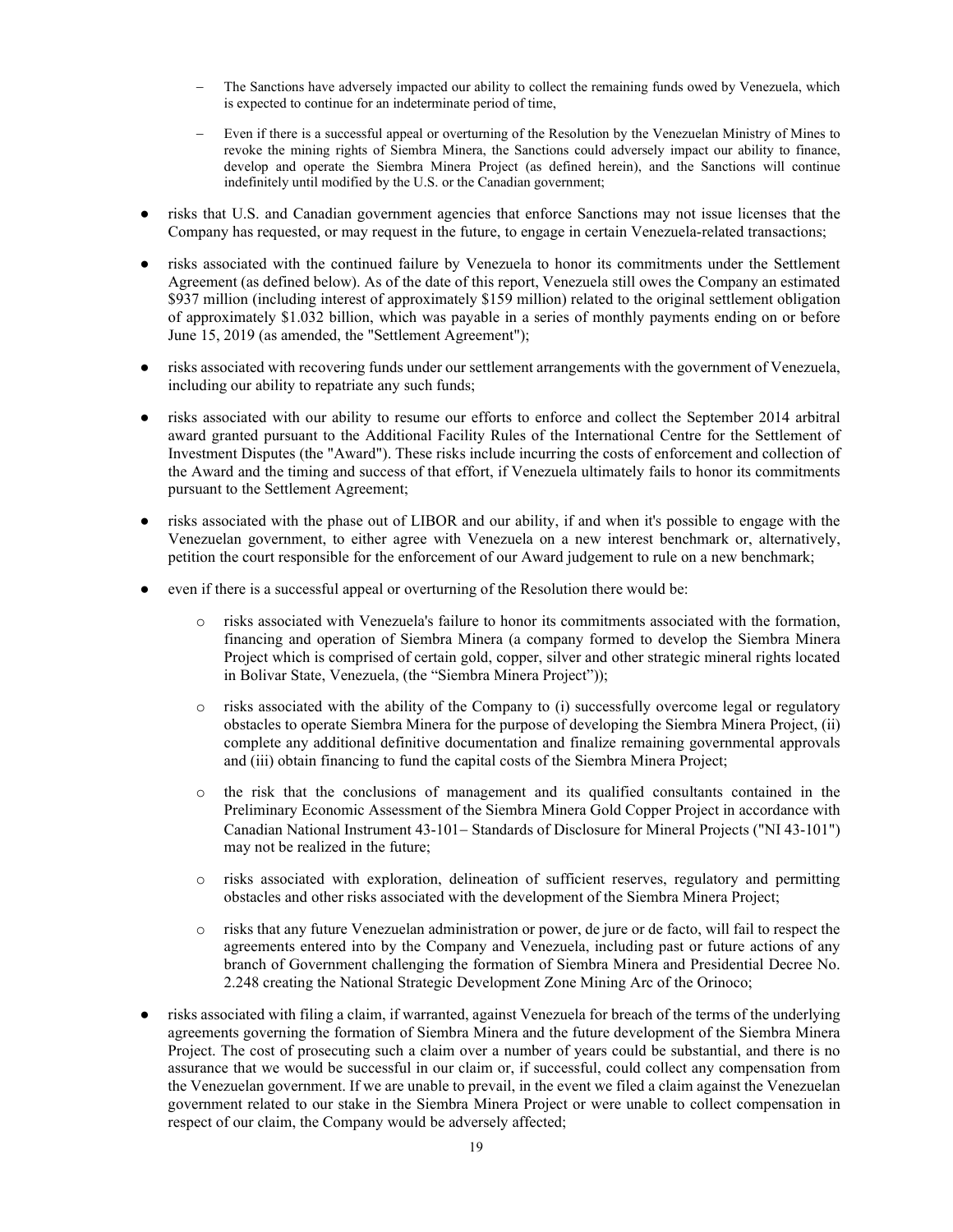- risks associated with the existence of "dual" governments in Venezuela as a result of certain non-Venezuelan countries (including the United States and Canada) recognizing a presidency and government led by Juan Guaidó, instead of Nicolás Maduro, including associated challenges as to governing and decision-making authority related thereto, and the U.S. government's previous indictment of Venezuelan President Nicolás Maduro and a number of key associates for drug trafficking;
- risks associated with our ability to service outstanding obligations as they come due and access future additional funding, when required, for ongoing liquidity and capital resources, pending the receipt of payments under the Settlement Agreement or collection of the Award in the courts;
- risks associated with our prospects in general for the identification, exploration and development of mining projects and other risks normally incident to the exploration, development and operation of mining properties, including our ability to achieve revenue producing operations in the future;
- risks that estimates and/or assumptions required to be made by management in the course of preparing our financial statements are determined to be inaccurate, resulting in a negative impact on the reported amounts of assets and liabilities, disclosure of contingent assets and liabilities at the date of the financial statements and the reported amounts of revenues and expenses during the reporting period;
- risks associated with the failure of the Company to maintain an effective system of internal control over financial reporting and disclosure controls and procedures, which, if not remediated, may result in the Company not being able to produce accurate and timely financial statements and other public filings;
- risks associated with shareholder dilution resulting from the future sale of additional equity, if required;
- risks associated with the value realized, if any, from the disposition of the assets related to our previous mining project in Venezuela known as the "Brisas Project";
- risks associated with the abilities of and continued participation by certain employees;
- risks associated with potential tax, accounting or financial impacts that may result from the current audits of our tax filings by U.S. and Canadian tax authorities (or any future ones).
- risks associated with the impact of current or future U.S., Canadian and/or other jurisdiction's tax laws to which we are or may be subject; and
- risks associated with the impact of new diseases, epidemics and pandemics, including the effects and potential effects of the global coronavirus disease (COVID-19) pandemic.

This list is not exhaustive of the factors that may affect any of our forward-looking statements. See disclosure under the heading "Risk Factors" contained in our Management's Discussion and Analysis dated April 29, 2022 and filed on www.sedar.com and our Annual Report on Form 40-F dated April 29, 2022 and filed on www.sec.gov for additional risk factors that could cause results to differ materially from forward-looking statements.

Investors are cautioned not to put undue reliance on forward-looking statements, and investors should not infer that there has been no change in our affairs since the date of this Management's Discussion and Analysis that would warrant any modification of any forward-looking statement made in this document, other documents periodically filed with the Ontario Securities Commission, U.S. Securities and Exchange Commission (the "SEC") or other securities regulators or presented on the Company's website. Forward-looking statements speak only as of the date made. All subsequent written and oral forward-looking statements attributable to us or persons acting on our behalf are expressly qualified in their entirety by this notice. We disclaim any intent or obligation to update publicly or otherwise revise any forward-looking statements or the foregoing list of assumptions or factors, whether as a result of new information, future events or otherwise, subject to our disclosure obligations under applicable U.S. and Canadian securities regulations. Investors are urged to read the Company's filings with Canadian and U.S. securities regulatory agencies, which can be viewed online at www.sedar.com and www.sec.gov, respectively. The forwardlooking information contained herein is presented for the purpose of assisting investors in understanding the Company's expected financial and operational performance and results as at and for the periods ended on the dates presented in the Company's plans and objectives and may not be appropriate for other purposes.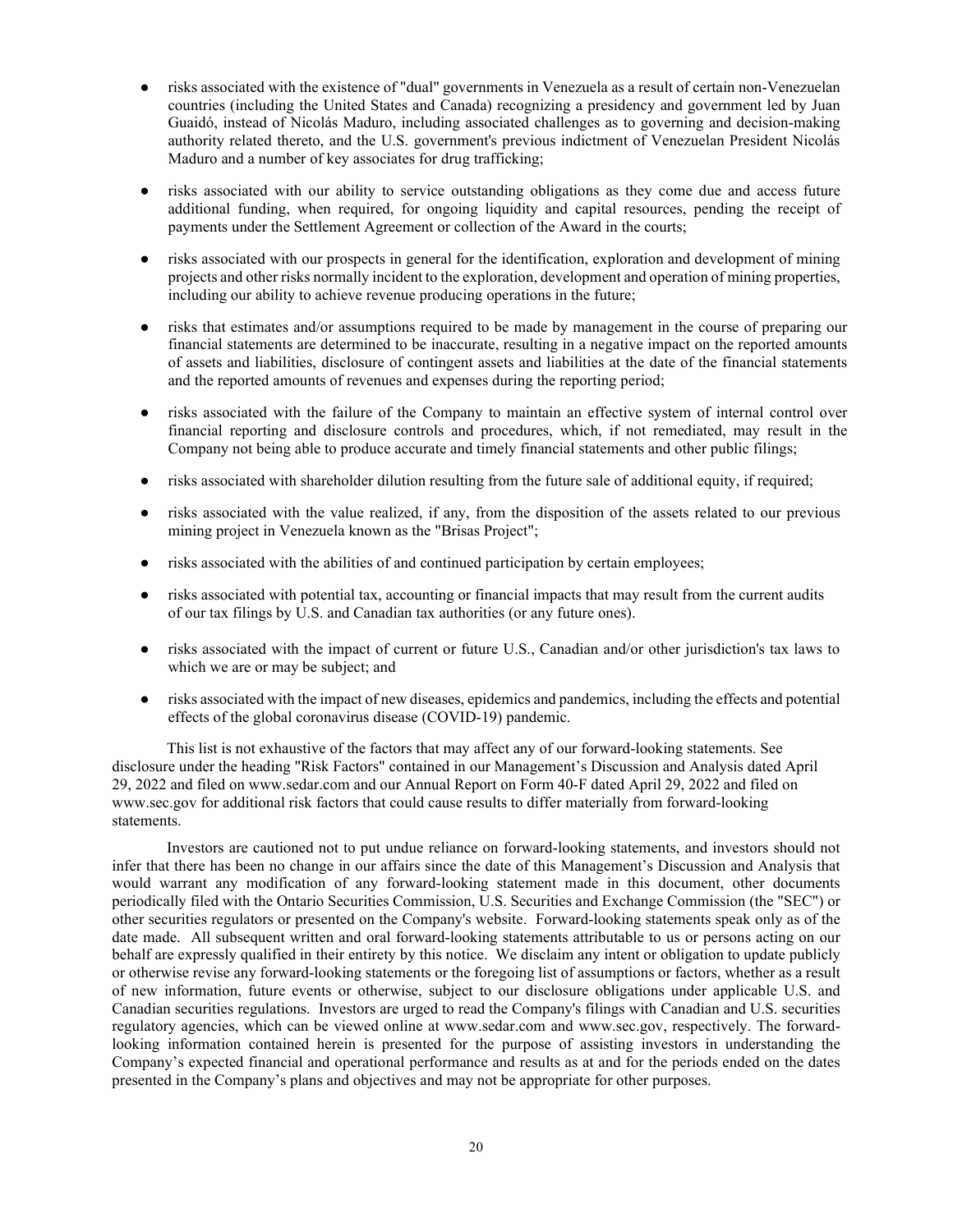Gold Reserve, an exploration stage mining company, is engaged in the business of acquiring, exploring and developing mining projects. Currently our primary business activities at this time are the collection of the remaining amounts owed to us by Venezuela and, to the extent possible, the advancement of the Siembra Minera Project (as more fully discussed herein).

### Venezuela's political, economic and social conditions

Venezuela continues to experience substantial social, political and economic turmoil. The country's overall infrastructure, social services network and economy have significantly deteriorated. Further, certain non-Venezuelan countries (including the United States and Canada) currently recognize a presidency and government with respect to Juan Guaidó instead of Nicolás Maduro, resulting in a "dual" government. In addition, on March 26, 2020, the U.S. Government indicted Venezuelan President Nicolás Maduro and a number of key associates for drug trafficking.

The existing conditions in Venezuela, along with the Sanctions (as defined herein), are expected to continue in the foreseeable future, adversely impacting our ability to collect the remaining amount owed to us by Venezuela pursuant to the Settlement Agreement and/or Award and to develop the Siembra Minera Project. In March 2022, the Ministry of Mines of Venezuela issued a resolution to revoke certain gold, copper, silver and other strategic mineral rights granted to Siembra Minera contained within Bolivar State comprising what is known as the Siembra Minera Project. The Company disagrees with both the substantive and procedural grounds claimed by the Venezuelan government. Siembra Minera filed a reconsideration request with the Ministry asking for the Resolution to be overturned We are considering all legal rights and remedies available under the Settlement Agreement and applicable law.

#### U.S. and Canadian Sanctions

The U.S. and Canadian governments have imposed various sanctions targeting Venezuela (the "Sanctions"). The Sanctions, in aggregate, essentially prevent any dealings with Venezuelan government or state-owned or controlled entities and prohibit directors, management and employees of the Company who are U.S. Persons from dealing with certain Venezuelan individuals or entering into certain transactions.

The Sanctions imposed by the U.S. government generally block all property of the government of Venezuela and prohibit directors, management and employees of the Company who are U.S. Persons (as defined by U.S. Sanction statutes) from dealing with the Venezuelan government and/or state-owned/controlled entities, entering into certain transactions or dealing with Specially Designated Nationals ("SDNs") and target corruption in, among other identified sectors, the gold sector of the Venezuelan economy,

The Sanctions imposed by the Canadian government include asset freezes and prohibitions on dealings with certain named Venezuelan officials under the *Special Economic Measures (Venezuela) Regulations* of the *Special Economic Measures Act* and the *Justice for Victims of Corrupt Foreign Officials* Regulations of the *Justice for Victims of Corrupt Foreign Officials Act (Sergei Magnitsky Law)*,

The Sanctions have adversely impacted our ability to collect the remaining funds owed by Venezuela, which is expected to continue for an indeterminate period of time. Even if there is a successful appeal or overturning of the Resolution by the Venezuelan Ministry of Mines to revoke the mining rights in connection with the Siembra Minera Project, the Sanctions could adversely impact our ability to finance, develop and operate such project, and the Sanctions will continue indefinitely until modified by the U.S. government or the Canadian government.

On June 4, 2020, the Board created a special committee of non-U.S. Persons (the "Special Committee"), for the purposes of making all decisions and taking all actions for and on behalf of the Board and the Company, and so binding the Company with respect to all matters related to or arising from the business of the Company, that are not permitted to be done by "U.S. Persons" (as defined in 31 C.F.R. § 591.312) pursuant primarily to U.S. Sanctions. This is part of the Company's efforts to ensure compliance with applicable laws, including, without limitation, U.S. Sanctions, the *Special Economic Measures (Venezuela) Regulations* enacted pursuant to the *Special Economic Measures Act* and the *Justice for Victims of Corrupt Foreign Officials* Regulations of the *Justice for Victims of Corrupt Foreign Officials Act (Sergei Magnitsky Law)*. The Special Committee is tasked with ensuring that the Company's actions that it directs are in compliance with applicable laws. The Special Committee is currently comprised of three individuals: two of whom are directors, Mr. Coleman and Mr. Gagnon, along with a former director, Mr. J.C. Potvin.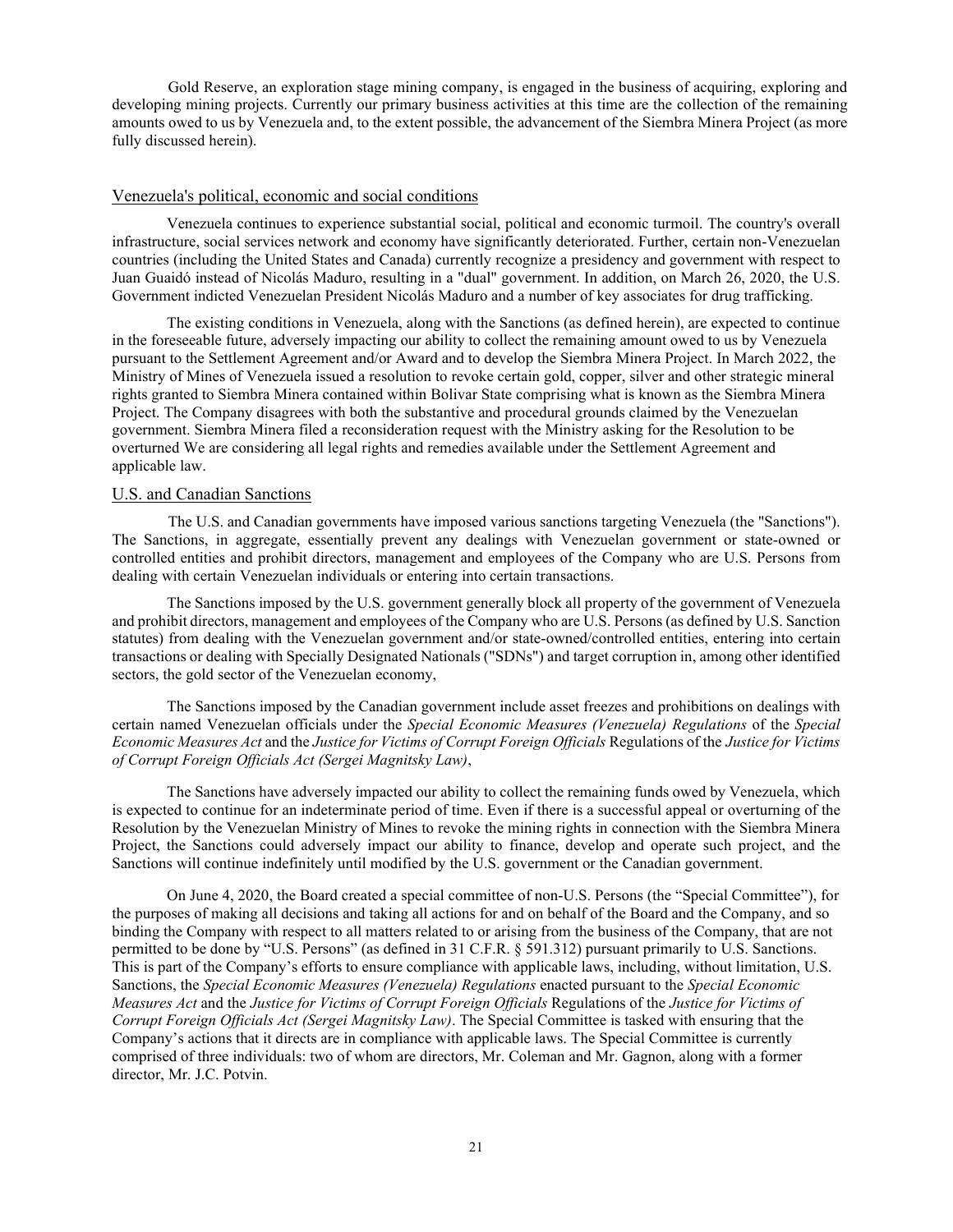The cumulative impact of the Sanctions continues to restrict the Company from working with those Venezuelan government officials responsible for the payment and transfer of funds associated with the Settlement Agreement which adversely impacts our ability to collect the remaining balance of the Award plus interest and/or amounts due pursuant to the Settlement Agreement from Venezuela. Even if we are successful in appealing or otherwise overturning the Resolution by the Venezuelan Ministry of Mines to revoke the mining rights in connection with the Siembra Minera Project, the Sanctions continue to restrict the Company from working with those Venezuelan government officials responsible for the operation of Siembra Minera and the development of the Siembra Minera Project and, until Sanctions are lifted, would obstruct any ability for us to develop the Siembra Minera Project as originally planned.

#### **EXPLORATION PROSPECTS**

#### SIEMBRA MINERA

#### **Overview**

In August 2016, we executed the Contract for the Incorporation and Administration of the Mixed Company with the government of Venezuela to form a jointly owned company and in October 2016, together with an affiliate of the government of Venezuela, we established Siembra Minera (see Note 6 to the March 31, 2022 interim consolidated financial statements). Although Venezuela is not current with its obligations outlined in the Settlement Agreement, the parties retain their respective interests in Siembra Minera.

Siembra Minera was granted certain gold, copper, silver and other strategic mineral rights within Bolivar State comprising approximately 18,950 hectares in an area located in the Km 88 gold mining district of southeast Bolivar State which includes the historical Brisas and Cristinas areas. In March 2022, the Ministry of Mines of Venezuela ("Ministry") issued a resolution to revoke the mining rights of Siembra Minera for alleged non-compliance with certain Venezuelan mining regulations (the "Resolution"). The Company disagrees with both the substantive and procedural grounds claimed by the Venezuelan government. Siembra Minera filed a reconsideration request with the Ministry asking for the Resolution to be overturned. If the Resolution is not overturned by the Ministry, Siembra Minera has the right to challenge the validity of the Resolution with the Venezuelan Supreme Court of Justice. We are considering and working in earnest with respect to all legal rights and remedies that may be available to us under Venezuelan and other laws, under the Settlement Agreement and otherwise including potential or actual appeals or contests with respect thereto (the related actions by us, "Appeals"). Even if the Resolution is successfully overturned or annulled, the Sanctions, along with other constraints, could adversely impact our ability to finance, develop and operate the Siembra Minera Project or collect or repatriate sums under the Settlement Agreement.

Even if the Resolution is overturned by the Ministry or annulled by the Supreme Court of Justice of Venezuela, there are significant provisions related to the formation of Siembra Minera and the development and operation of the Siembra Minera Project under our agreements with the government of Venezuela that are still pending, including authorizations and/or still to be completed obligations on the part of the Venezuelan government that are critical to the financing and future operation of the Siembra Minera Project.

Venezuela is obligated to advance \$110.2 million to Siembra Minera to facilitate the early startup of the preoperation and construction activities, but has not yet taken steps to provide such funding and Siembra Minera is obligated, with Venezuela's support, to undertake initiatives to secure financing(s) to fund the anticipated capital costs of the Siembra Minera Project, which are estimated to be in excess of \$2 billion. No verifiable financing alternatives have been identified.

On October 8, 2020, the Venezuelan National Constituent Assembly approved an "anti-blockade" law, published in Special Official Gazette  $N^{\circ}$  6.583 of October 12<sup>th</sup>, 2020 (the "Law"). The Law is reportedly part of the Maduro administration's strategy to overcome the financial, economic and commercial consequences of the Sanctions. The Law, which according to its own terms ranks as a constitutional law, was passed to provide President Maduro the tools to mitigate the effects of the Sanctions on Venezuela. The Law, in part, allows the Venezuelan government to implement programs to foster investments in projects or alliances in strategic sectors, including the power to sell State assets, lower or increase State interest in mixed companies and suspend legal and sublegal norms that it considers counterproductive due to the Sanctions. The Law provides strict provisions of confidentiality that would exclude from public scrutiny any transactions permitted thereunder. Members of the opposition government and academic and professional associations in Venezuela have questioned the constitutionality of the Law. Additionally, they claim that the Law will lead to a lack of transparency and accountability. It is unclear if the law will have any current or future impact on the Company's operations.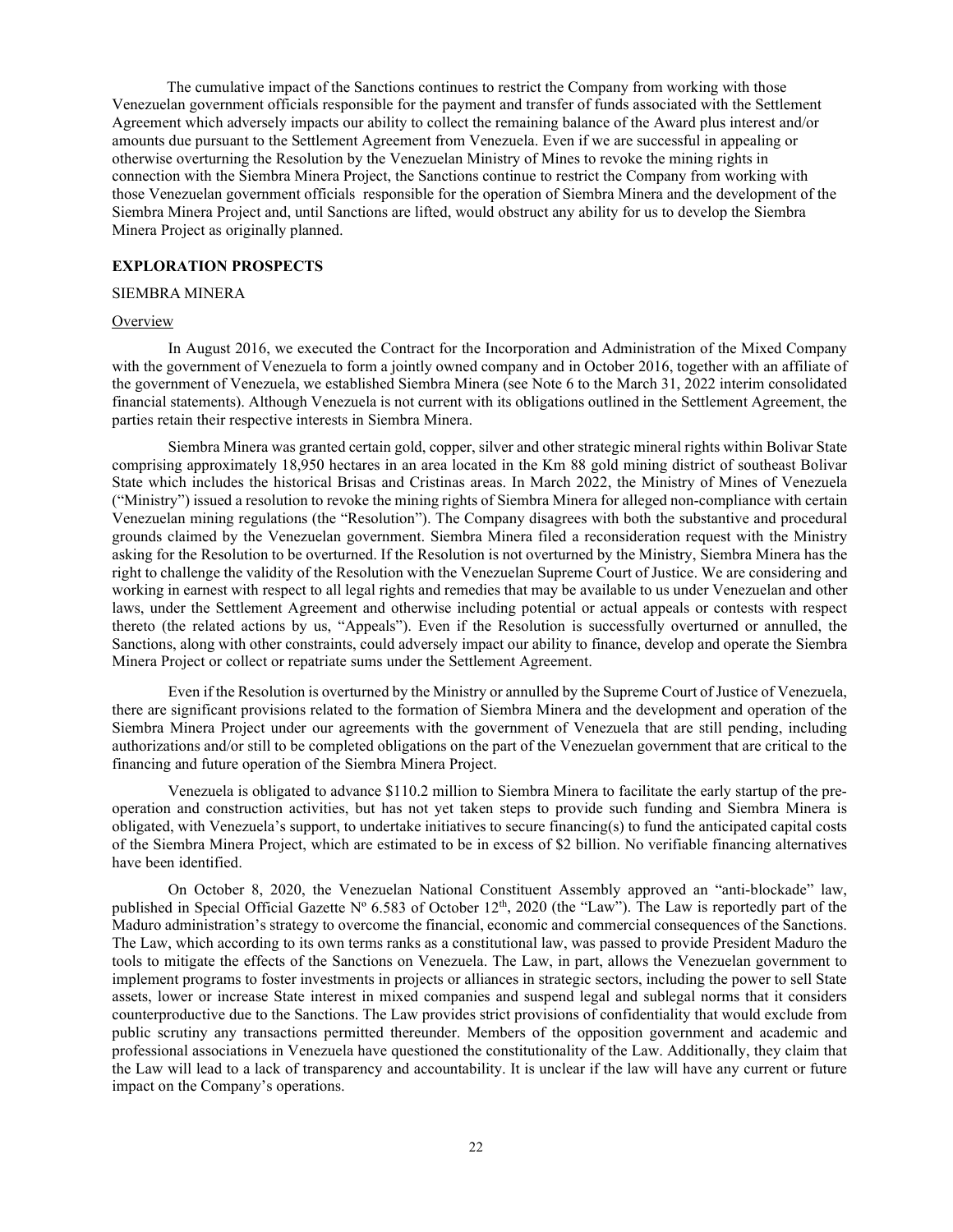Even if Siembra Minera's actions or our Appeals are successful, it is possible that if there were to be a change of government in Venezuela that gives control to the opposition, the new government may challenge the Maduro administration's 2016 formation of Siembra Minera and its related rights. The impact of recent or future actions by an opposition-controlled government could adversely affect the Company's ownership interest in Siembra Minera or any future operations in Venezuela.

#### Siembra Minera Project Development

The Company has incurred cumulative costs through March 31, 2022 associated with the Siembra Minera Project, totaling approximately \$22.9 million. Despite our prior activities with respect to Siembra Minera, as outlined in our prior regulatory filings, any further development of the Siembra Minera Project will be subject to a successful overturn or annulment of the Resolution. However, even if the Resolution is successfully overturned or annulled, the Sanctions could adversely impact our ability to finance, develop and operate the Siembra Minera Project. Furthermore, it is unclear to management if any new Venezuelan administration or power, de jure or de facto, in the future will respect the agreements of the prior administration.

Further details regarding the Siembra Minera Project can be found in our Annual Information Form dated April 29, 2022 and our Management Discussion and Analysis dated April 29, 2022, each filed on www.sedar.com.

#### LMS GOLD PROJECT

On March 1, 2016, we completed the acquisition of certain wholly-owned mining claims known as the LMS Gold Project (the "LMS Property"), together with certain personal property for \$350,000, pursuant to a Purchase and Sale Agreement with Raven Gold Alaska Inc. ("Raven"), a wholly-owned subsidiary of Corvus Gold Inc. Raven retains an NSR with respect to (i) "Precious Metals" produced and recovered from the LMS Property equal to 3% of "Net Smelter Returns" on such metals (the "Precious Metals Royalty") and (ii) "Base Metals" produced and recovered from the LMS Property equal to 1% of Net Smelter Returns on such metals, however we have the option, for a period of 20 years from the date of closing of the acquisition, to buy back a one-third interest (i.e. 1 %) in the Precious Metals Royalty at a price of \$4 million. In 2019 Raven assigned the NSR to Bronco Creek Exploration, Inc. The LMS Property, located in Alaska, remains at an early stage of exploration with limited annual on-site activities being conducted by the Company.

#### **BRISAS ARBITRAL AWARD, SETTLEMENT AGREEMENT AND MINING DATA SALE**

In October 2009, we initiated a claim (the "Brisas Arbitration") under the Additional Facility Rules of the International Centre for the Settlement of Investment Disputes ("ICSID") to obtain compensation for the losses caused by the actions of Venezuela that terminated our Brisas Project (as herein defined) in violation of the terms of the Treaty between the Government of Canada and the Government of Venezuela for the Promotion and Protection of Investments. In September 2014, the ICSID Tribunal granted us an Arbitral Award (the "Award") totaling \$740.3 million. The Award (less legal costs and expenses) currently accrues post-award interest at a rate of LIBOR plus 2%, compounded annually.

Under the terms of the July 2016 Settlement Agreement (as amended) Venezuela agreed to pay the Company \$792 million to satisfy the Award and \$240 million for the purchase of our technical mining data (the "Mining Data") associated with our previous mining project in Venezuela (the "Brisas Project") for a total of approximately \$1.032 billion in a series of monthly payments ending on or before June 15, 2019. As agreed, the first \$240 million received by Gold Reserve from Venezuela has been recognized as proceeds from the sale of the Mining Data.

The terms of the Settlement Agreement included the Company's agreement to suspend the legal enforcement of the Award, subject to Venezuela making the payments on the schedule set forth in the Settlement Agreement, and Venezuela's agreement to irrevocably waive its right to appeal the February 2017 judgment issued by the Cour d'appel de Paris dismissing the annulment applications filed by Venezuela in respect of the Award and to terminate all other proceedings seeking annulment of the Award.

As of the date of this MD&A, the Company had received payments of approximately \$254 million pursuant to the Settlement Agreement. The remaining unpaid amount due from Venezuela pursuant to the Settlement Agreement, which is delinquent, totals approximately \$937 million (including interest of approximately \$159 million).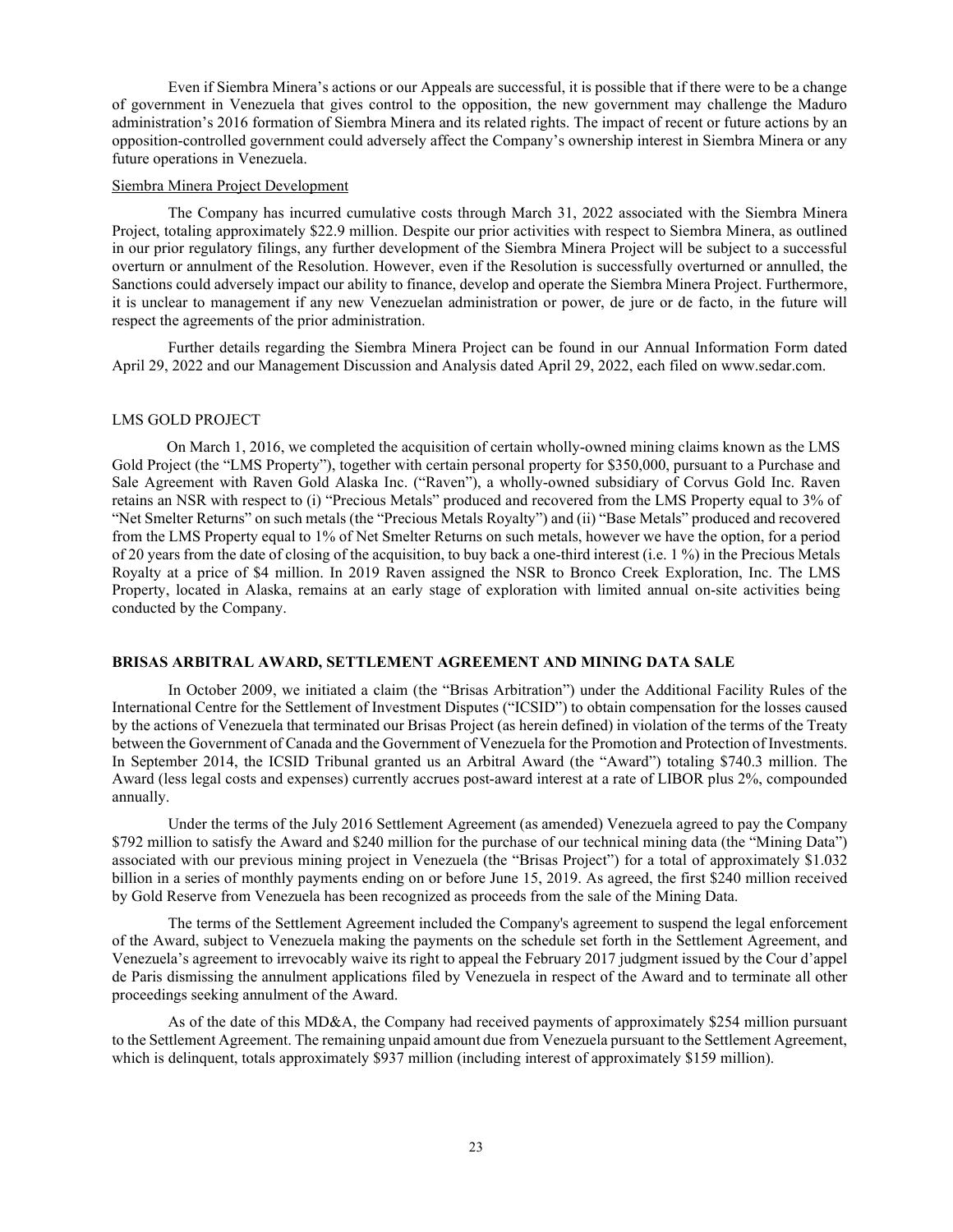The interest rate provided for on any unpaid amounts pursuant to the Award is specified as LIBOR plus two percent. With the phase out of LIBOR, if and when it is possible to engage with the Venezuelan government, we expect that, if necessary, we will either come to an agreement with Venezuela as to an appropriate replacement or, alternatively, petition the court responsible for the enforcement of our Award judgement to rule on a new interest rate benchmark. There is no assurance that we will be successful in such efforts.

The terms of the Settlement Agreement also included Venezuela's obligation to make available to an escrow agent, negotiable financial instruments, with a face value of at least \$350 million, partially guaranteeing the payment obligations to the Company as well as the obligation to advance approximately \$110 million to Siembra Minera to facilitate the early startup of the pre-operation and construction activities. As of the date of this Management's Discussion and Analysis, Venezuela has not yet taken steps to provide such collateral or the early funding and it is unclear if and when Venezuela will comply with these particular obligations contained in the Settlement Agreement.

As disclosed above, the Ministry of Mines of Venezuela issued a resolution in March 2022 to revoke the mining rights of Siembra Minera for alleged non-compliance with certain Venezuelan mining regulations. The Company disagrees with both the substantive and procedural grounds claimed by the Venezuelan government. We are considering all legal rights and remedies available under the Settlement Agreement and applicable law. (See "Cautionary Statement Regarding Forward-Looking Statements and Information")

#### Obligations Due Upon Collection of the Award and Sale of Mining Data

Pursuant to a 2012 restructuring of convertible notes, we issued Contingent Value Rights ("CVRs") that entitle the holders to an aggregate of 5.466% of certain proceeds from Venezuela associated with the collection of the Award and/or sale of Mining Data or an enterprise sale (the "Proceeds"), less amounts sufficient to pay or reserve for applicable taxes payable, certain associated professional fees and expenses not to exceed \$10 million, any accrued operating expenses as of the date of the receipt of the Proceeds not to exceed \$1 million and the balance of any remaining Notes (as defined in the Agreement) and accrued interest thereon (the "Net Proceeds"). We have been advised by the holder of the majority of the CVRs that it believes that the Company's 45% interest in Siembra Minera represents "Proceeds" for purposes of the CVRs and as such it believes the CVR holders are entitled to the value of 5.466% of that interest on the date of its acquisition. For a variety of reasons, the Company does not agree with that position and believes it is inconsistent with the CVRs and the terms and manner upon which we reached settlement as to the Award with the Venezuelan government. This matter has not been resolved as of the date of this Management's Discussion and Analysis and it is not possible at this time to determine its outcome. As of March 31, 2022, the total cumulative estimated obligation due pursuant to the terms of the CVR from the sale of the Mining Data and collection of the Award was approximately \$10 million, of which approximately \$60 thousand remains payable to CVR holders (not taking into account the majority CVR holder's claim, described above).

The Board approved a bonus plan (the "Bonus Plan") in May 2012, which was intended to compensate the participants, including executive officers, employees, directors and consultants for their contributions related to: the development of the Brisas Project; the manner in which the development effort was carried out allowing the Company to present a strong defense of its arbitration claim; the support of the Company's execution of the Brisas Arbitration; and the ongoing efforts to assist with positioning the Company in the collection of the Award, sale of the Mining Data or enterprise sale. The bonus pool under the Bonus Plan is comprised of the gross proceeds collected or the fair value of any consideration realized less applicable taxes multiplied by 1.28% of the first \$200 million and 6.4% thereafter. The Bonus Plan is administered by a committee of independent directors who selected the individual participants in the Bonus Plan and fixed the relative percentage of the total pool to be distributed to each participant. Participation in the Bonus Plan by existing participants is fixed, subject to voluntary termination of employment or termination for cause. Participants who reach age 65 and retire are fully vested and continue to participate in future distributions under the Bonus Plan. As of March 31, 2022, the total cumulative estimated obligation pursuant to the terms of the Bonus Plan from the sale of the Mining Data and collection of the Award was approximately \$4.4 million, of which approximately \$70 thousand remains payable to Bonus Plan participants.

#### Intention to Distribute Funds Received in Connection with the Award in the Future

In June 2019, the Company completed a distribution of approximately \$76 million or \$0.76 per share to holders of Class A Shares as a return of capital (the "Return of Capital"). The Return of Capital was completed pursuant to a plan of arrangement under the *Business Corporations Act* (Alberta) (the "ABCA") which required approval by the Alberta Court of Queen's Bench (the "Court") and at least two-thirds of the votes cast by shareholders of the Company ("Shareholders") in respect of a special resolution. Full details of the Return of Capital are described in the Company's management proxy circular dated April 30, 2019 and other related materials filed with applicable Canadian securities regulatory authorities and made available at www.sedar.com or www.sec.gov, and posted on the Company's website at www.goldreserveinc.com.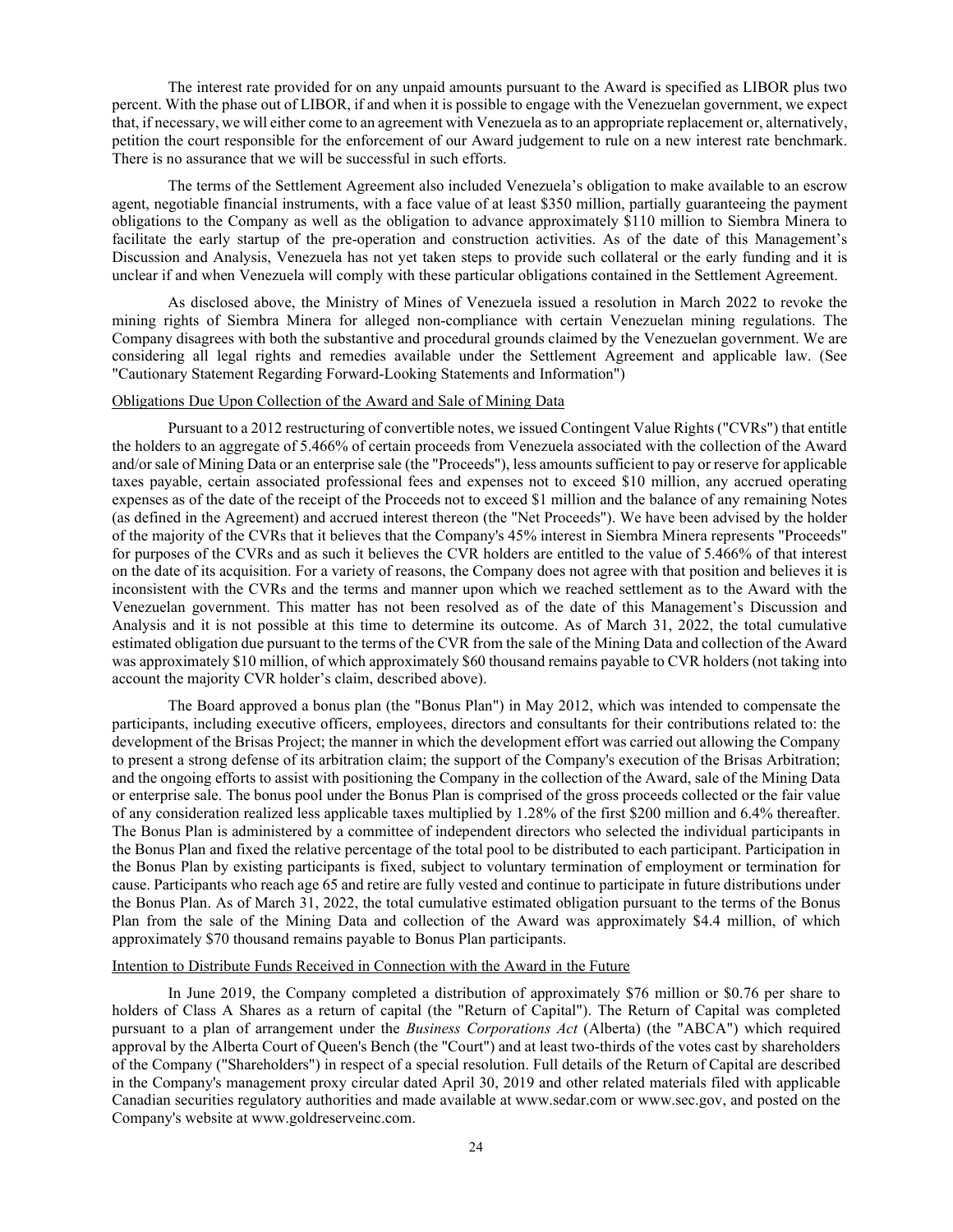Following the receipt, if any, of additional funds associated with the Settlement Agreement and/or Award and after applicable payments of Net Proceeds to holders of our CVRs and participants under our Bonus Plan, we expect to distribute to our Shareholders a substantial majority of any remaining proceeds, subject to applicable regulatory requirements and retaining sufficient reserves for operating expenses, contractual obligations, accounts payable and income taxes, and any obligations arising as a result of the future collection of the remaining amounts owed by Venezuela.

#### **Financial Overview**

Our overall financial position is influenced by the proceeds previously received pursuant to the Settlement Agreement, related payment obligations and the 2019 Return of Capital to Shareholders. Recent operating results and our overall financial position and liquidity are primarily impacted by expenses associated with activities related to the Siembra Minera Project, Sanctions and costs associated with maintaining our legal and regulatory obligations in good standing and by Venezuela's failure to honor its monetary and non-monetary obligations under the Settlement Agreement in a timely manner.

As discussed elsewhere in this Management's Discussion and Analysis, the Sanctions have and will continue to adversely impact our ability to collect the remaining amounts due associated with the Settlement Agreement and/or Award. Even if there is a successful overturning or annulment of the Resolution to revoke the mining rights of Siembra Minera, the Sanctions could adversely impact our ability to finance, develop and operate the Siembra Minera Project.

Historically we have financed our operations through the issuance of common stock, other equity securities and debt and proceeds from payments under the Settlement Agreement. The timing of any future investments or transactions if any, and the amounts that may be required cannot be determined at this time and are subject to available cash, the continued collection, if any, of the proceeds associated with the collection of the Award and/or future financings, if any. We have only one operating segment, the exploration and development of mineral properties.

Our longer-term funding requirements may be adversely impacted by the timing of the collection of the amounts due pursuant to the Settlement Agreement and/or Award, the timing and amount of distributions made to Shareholders, if any, financial market conditions, industry conditions, regulatory approvals or other unknown or unpredictable conditions and, as a result, there can be no assurance that additional funding will be available or, if available, offered on acceptable terms.

#### **Liquidity and Capital Resources**

At March 31, 2022, we had cash and cash equivalents of approximately \$48.0 million which represents a decrease from December 31, 2021 of approximately \$1.1 million. The net decrease was primarily due to cash used in operations as more fully described in the "Operating Activities" section below.

|                           | 2022       | Change      | 2021       |
|---------------------------|------------|-------------|------------|
| Cash and cash equivalents | 48.022.483 | (1,095,147) | 49,117,630 |

As of March 31, 2022, we had financial resources including cash, cash equivalents and marketable securities totaling approximately \$48.1 million, machinery and equipment intended to be sold with a carrying value of approximately \$1.6 million (See Note 5 to the consolidated financial statements), an income tax receivable of approximately \$8.7 million and short-term financial obligations consisting of accounts payable, accrued expenses, contingent value rights and lease liability of approximately \$0.7 million.

We have no revenue producing operations at this time. Our future working capital position is dependent upon the collection of the remaining balance of the amounts due pursuant to the Settlement Agreement and/or Award. We believe that we have sufficient working capital to carry on our activities for the next 12 to 24 months. However, a change of administration in Venezuela and/or removal of Sanctions, among other things, could result in increased activities and a higher cash burn-rate requiring us to seek additional sources of funding to ensure our ability to continue our business in the normal course. As discussed elsewhere in this MD&A, the Sanctions have and will continue to adversely impact our ability to collect the remaining balance of the Award plus interest and/or amounts due pursuant to the Settlement Agreement from Venezuela. Even if there is a successful overturning or annulment of the Resolution to revoke the mining rights of Siembra Minera, the Sanctions could adversely impact our ability to finance, develop and operate the Siembra Minera Project.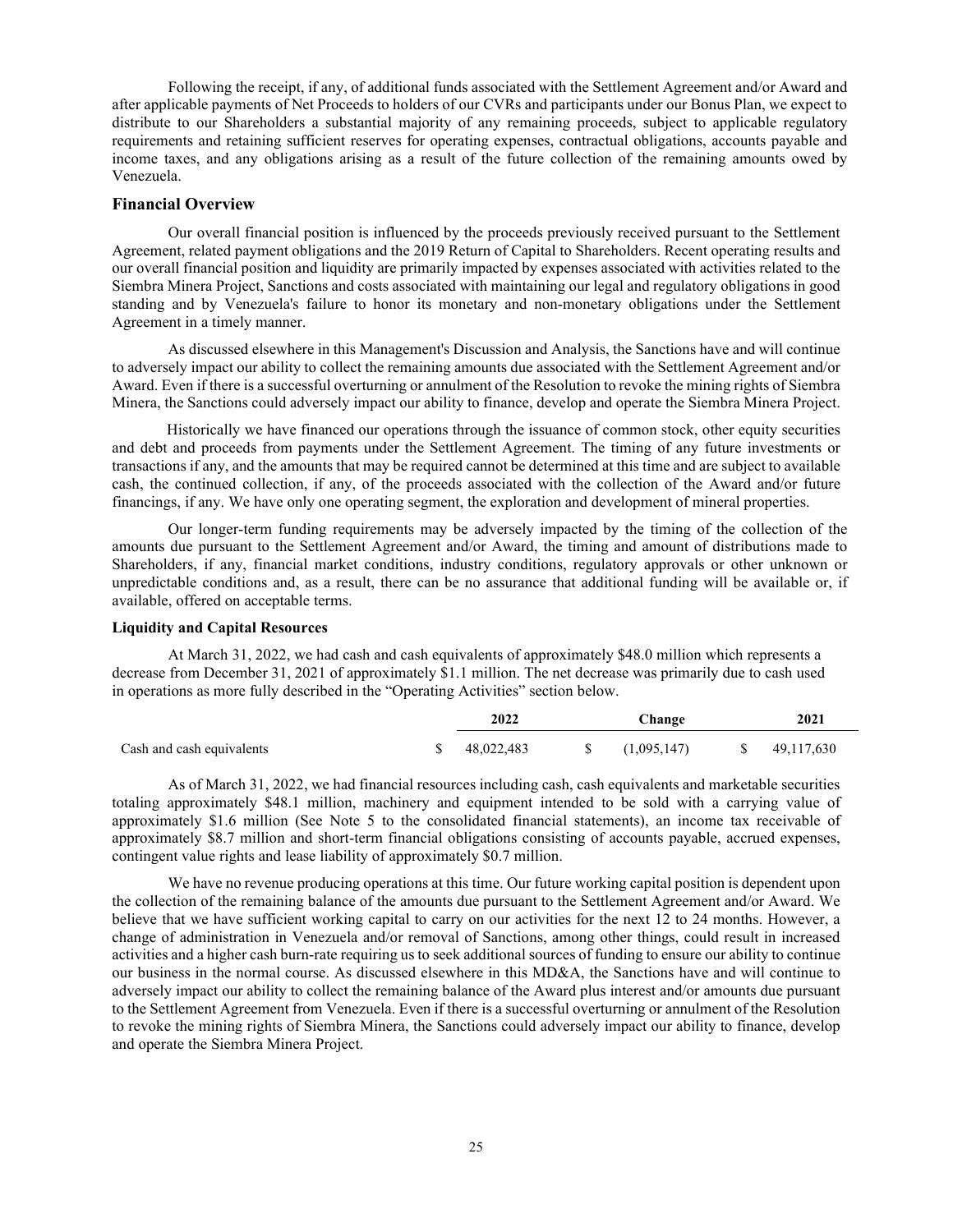#### **Operating Activities**

Cash flow used in operating activities for the three months ended March 31, 2022 was approximately \$1.1 million compared to cash flow used in operating activities of \$1.5 million for the three months ended March 31, 2021. Cash flow used in operating activities consists of net loss adjusted for gains and losses on marketable securities, noncash expense items primarily related to stock option compensation and depreciation as well as certain non-cash changes in working capital.

As more fully described in the change in expenses analysis in the Results of Operations section below, cash flow used in operating activities during the three months ended March 31, 2022 decreased from the prior comparable period primarily due to decreases in general and administrative expense, arbitration and settlement expense and equipment holding costs, partially offset by an increase in legal and accounting expense.

#### **Investing Activities**

The Company did not have cash flows from investing activities during the three months ended March 31, 2022 and 2021.

#### **Financing Activities**

The Company did not have cash flows from financing activities during the three months ended March 31, 2022 and 2021.

#### **Contractual Obligations**

Our contractual obligation payments as of March 31, 2022 consist of amounts due pursuant to the Bonus Plan and CVR agreements of approximately \$0.1 million. As described in Note 2 to the March 31, 2022 consolidated financial statements, the Company is obligated to make payments under the Bonus Plan and CVR agreements based on the after-tax amounts received from Venezuela under the Settlement Agreement and/or Award.

The Company maintains change of control agreements with certain officers and employees as described in Note 8 to the consolidated financial statements. As of March 31, 2022, the amount payable under the change of control agreements, in the event of a Change of Control, was approximately \$6.4 million.

The Company implemented an incentive bonus plan in the fourth quarter of 2021 which involves senior management whose cash compensation was reduced as part of a three-year cost reduction program. The plan provides for the payment of a bonus upon the achievement of specific objectives related to the development of the Company's business and prospects in Venezuela within certain time frames. As of March 31, 2022, the amount payable under the plan in the event of the achievement of the specific objectives was approximately \$3.2 million.

#### **Results of Operations**

#### Summary Results of Operations

Consolidated net loss for the three months ended March 31, 2022 was approximately \$1.5 million compared to consolidated net loss of \$1.9 million during the comparable period in 2021.

|                         | 2022          | 2021          | Change     |
|-------------------------|---------------|---------------|------------|
| Income                  | \$43,376      | \$59,408      | \$(16,032) |
| Expenses                | (1,588,763)   | (1,933,685)   | 344,922    |
| Net loss for the period | \$(1,545,387) | \$(1,874,277) | \$328,890  |

2022 2021 Change

\$43,376 \$59,408 \$(16,032)

#### Income

Interest income \$12,098 \$10,104 \$1,994 Gain on marketable equity securities  $20,799$  41,003 (20,204)<br>Foreign currency gain  $10,479$  8.301 2.178 Foreign currency gain 2,178 8,301 2,178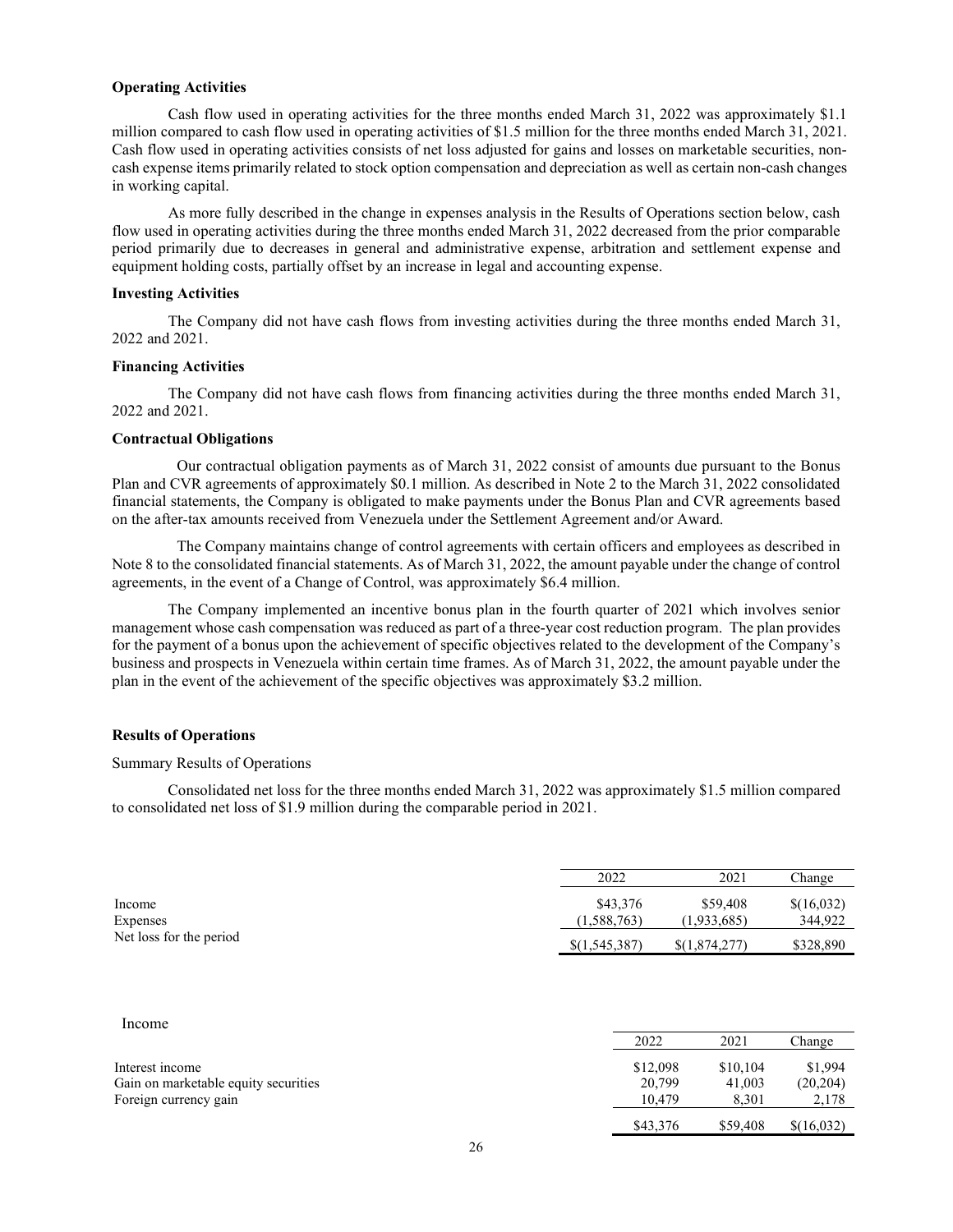As the Company has no commercial production or source of operating cash flow at this time, income is often variable from period to period. The decrease in income was primarily a result of a reduction in gain on marketable equity securities as a result of market fluctuations, partially offset by increases in interest income and foreign currency gain.

| <b>Expenses</b>                          |             |             |             |
|------------------------------------------|-------------|-------------|-------------|
|                                          | 2022        | 2021        | Change      |
| Corporate general and administrative     | \$902,058   | \$1,115,799 | \$(213,741) |
| Siembra Minera Project and related costs | 223,237     | 278,467     | (55,230)    |
| <b>Exploration</b> costs                 | 8.189       | 23.519      | (15,330)    |
| Legal and accounting                     | 398,606     | 321,453     | 77,153      |
| Arbitration and settlement               | 18,177      | 80,304      | (62, 127)   |
| Equipment holding costs                  | 38,496      | 114,143     | (75, 647)   |
|                                          | \$1,588,763 | \$1,933,685 | \$(344,922) |

Corporate general and administrative expense decreased from the prior comparable period primarily due to a reduction in executive compensation and Director fees. Expenses associated with the Siembra Minera Project decreased from the prior comparable periods as a result of a decrease in the general operating expenditures due to reduced activities. Legal and accounting expenses increased primarily as a result of an increase in professional fees associated with the Resolution to revoke the Siembra Minera mining rights, tax compliance and other corporate matters. Arbitration and settlement expense decreased as a result of a decrease in the need for counsels' assistance in the evaluation of various issues associated with the status of the Settlement Agreement. Equipment holding costs decreased due to a disposal of some of the equipment in 2021. Overall, total expenses for the three months ended March 31, 2022 decreased by approximately \$0.3 million from the comparable period in 2021.

| Ouarter ended | 3/31/22    | 12/31/21    | 9/30/21     | 6/30/21     | 3/31/21     | 12/31/20    | 9/30/20     | 6/30/20     |
|---------------|------------|-------------|-------------|-------------|-------------|-------------|-------------|-------------|
|               |            |             |             |             |             |             |             |             |
| Income (loss) | \$43,376   | \$(76,489)  | \$12,563    | \$95,416    | \$59,408    | \$56,510    | \$(2,668)   | \$122,845   |
| Net loss      |            |             |             |             |             |             |             |             |
| before tax    | 1,545,387) | (4,933,399) | (2.044.043) | (1,745,073) | (1,874,277) | (5,728,924) | (2,562,967) | (2,235,424) |
| Per share     | (0.02)     | (0.05)      | (0.02)      | (0.02)      | (0.02)      | (0.06)      | (0.03)      | (0.02)      |
| Fully diluted | (0.02)     | (0.05)      | (0.02)      | (0.02)      | (0.02)      | (0.06)      | (0.03)      | (0.02)      |
| Net loss      | 1,545,387) | (4,933,399) | (2,044,043) | (1,745,073) | (1,874,277) | (5,484,748) | (2,427,973) | (2,122,592) |
| Per share     | (0.02)     | (0.05)      | (0.02)      | (0.02)      | (0.02)      | (0.06)      | (0.02)      | (0.02)      |
| Fully diluted | (0.02)     | (0.05)      | (0.02)      | (0.02)      | (0.02)      | (0.06)      | (0.02)      | (0.02)      |

Summary of Quarterly Results (1)

(1) The information shown above is derived from our unaudited consolidated financial statements that have been prepared in accordance with U.S. generally accepted accounting principles.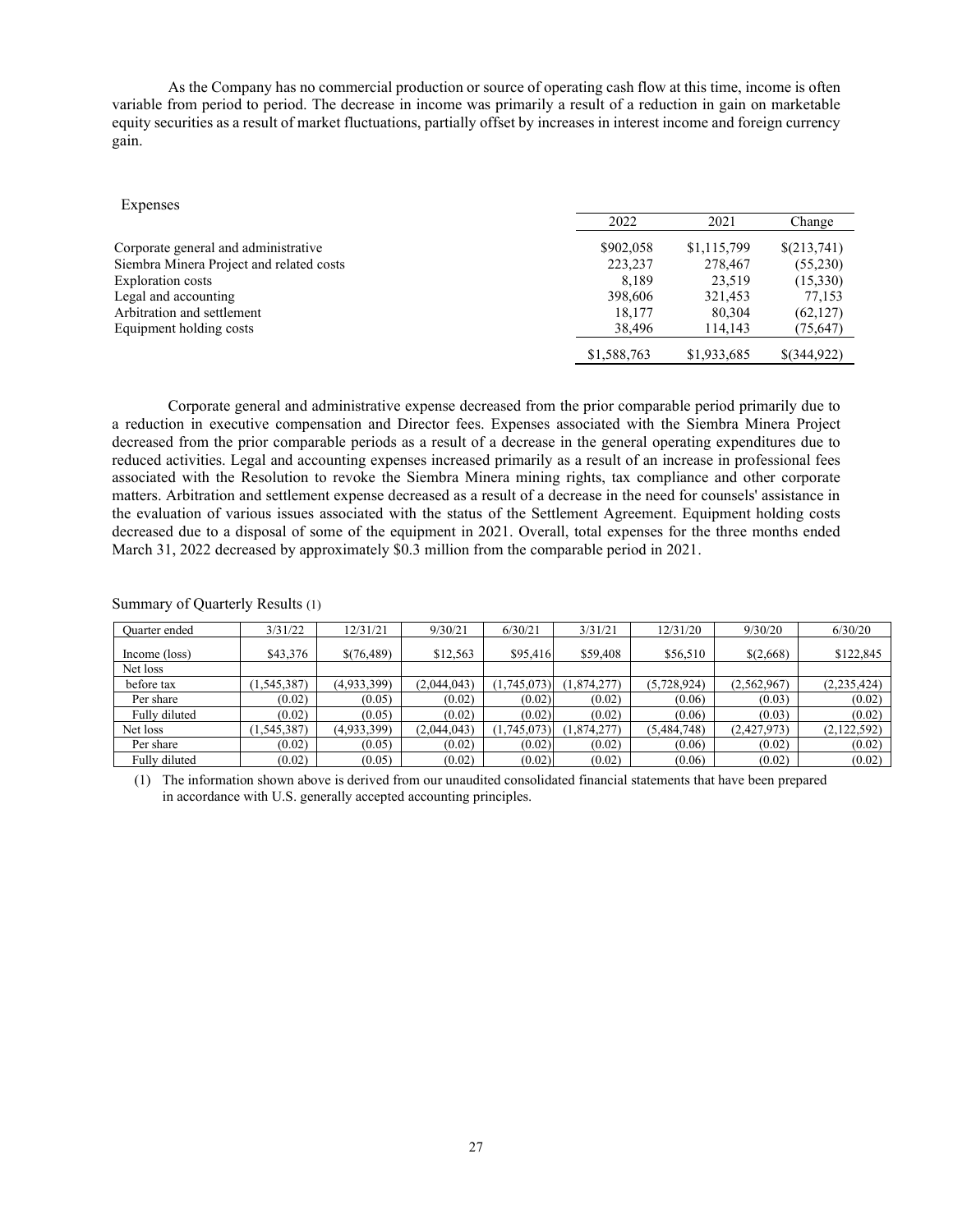In the first quarter of 2022, income increased primarily as a result of unrealized gains on marketable equity securities. In the fourth quarter of 2021, income decreased as a result of unrealized losses on marketable equity securities, foreign currency loss and losses on disposition of property, plant and equipment. In the third quarter of 2021, income decreased due to a decrease in the gain on sale of equipment and an increase in foreign currency loss. In the second quarter of 2021, income increased due to a gain on sale of equipment. In the first quarter of 2021, income increased due to an increase in gain on marketable equity securities, partially offset by a decrease in foreign currency gain. In the fourth quarter of 2020, income increased as a result of an increase in foreign currency gain and a decrease in loss on disposition of property, plant and equipment. In the third quarter of 2020, income decreased as a result of a decrease in interest income and a decrease in gain on marketable securities as well as a loss on disposition of property, plant and equipment. In the second quarter of 2020, income increased as a result of gains on marketable equity securities partially offset by a decrease in interest as a result of lower interest rates.

In the first quarter of 2022, net loss decreased as a result of a reduction in compensation expense including non-cash stock option expense. In the fourth quarter of 2021, net loss increased primarily as a result of an increase in non-cash stock option compensation expense and a loss on impairment of cash in a bank account. In the third quarter of 2021, net loss increased due primarily to an increase in legal and accounting expense and a decrease in income. In the second quarter of 2021, net loss decreased as a result of decreases in legal, accounting and arbitration costs and a gain on sale of equipment. In the first quarter of 2021, net loss decreased as the Company did not have further writedowns of property, plant and equipment. In the fourth quarter of 2020, net loss increased primarily as a result of a write-down of property, plant and equipment. Net loss increased in the third quarter of 2020 as a result of a decrease in income as noted above as well as an increase in non-cash stock option expense partially offset by a decrease in arbitration expense.

#### **Off-Balance Sheet Arrangements**

We are not a party to any off-balance sheet arrangements that have, or are reasonably likely to have, a current or future material effect on our financial condition, changes in financial condition, revenues and expenses, results of operations, liquidity, capital expenditures or capital resources.

#### **Internal Control over Financial Reporting (ICFR) and Disclosure Controls and Procedures (DC&P)**

In connection with the preparation of the Company's consolidated financial statements for the year ended December 31, 2021, management determined that it did not design effective internal controls to ensure there was timely identification of indicators that the custody and recoverability of cash held in a foreign bank account existed, due to a potential decline in the financial position and liquidity at one of its financial institutions where approximately \$1.17 million in cash is held. This ultimately led to management's conclusion that the cash held with this financial institution should be written off due to the Company's inability to access the funds. As a result of this matter, the Company's management determined it had a material weakness in the Company's ICFR and as such, its internal control over financial reporting and DC&P as of December 31, 2021 were not effective. Management is in the process of remediating this control deficiency by the implementation of additional review and oversight procedures with respect to the monitoring of the liquidity and credit risk of the financial institutions in which cash, cash equivalents and marketable securities are held. Management has designed a compensating control, which is being tested in 2022, in order to remediate this control deficiency.

There were no changes in our internal control over financial reporting (as defined in Rule 13a-15(f) under the Exchange Act) during our fiscal quarter ended March 31, 2022 that have materially affected, or are reasonably likely to materially affect, our internal control over financial reporting.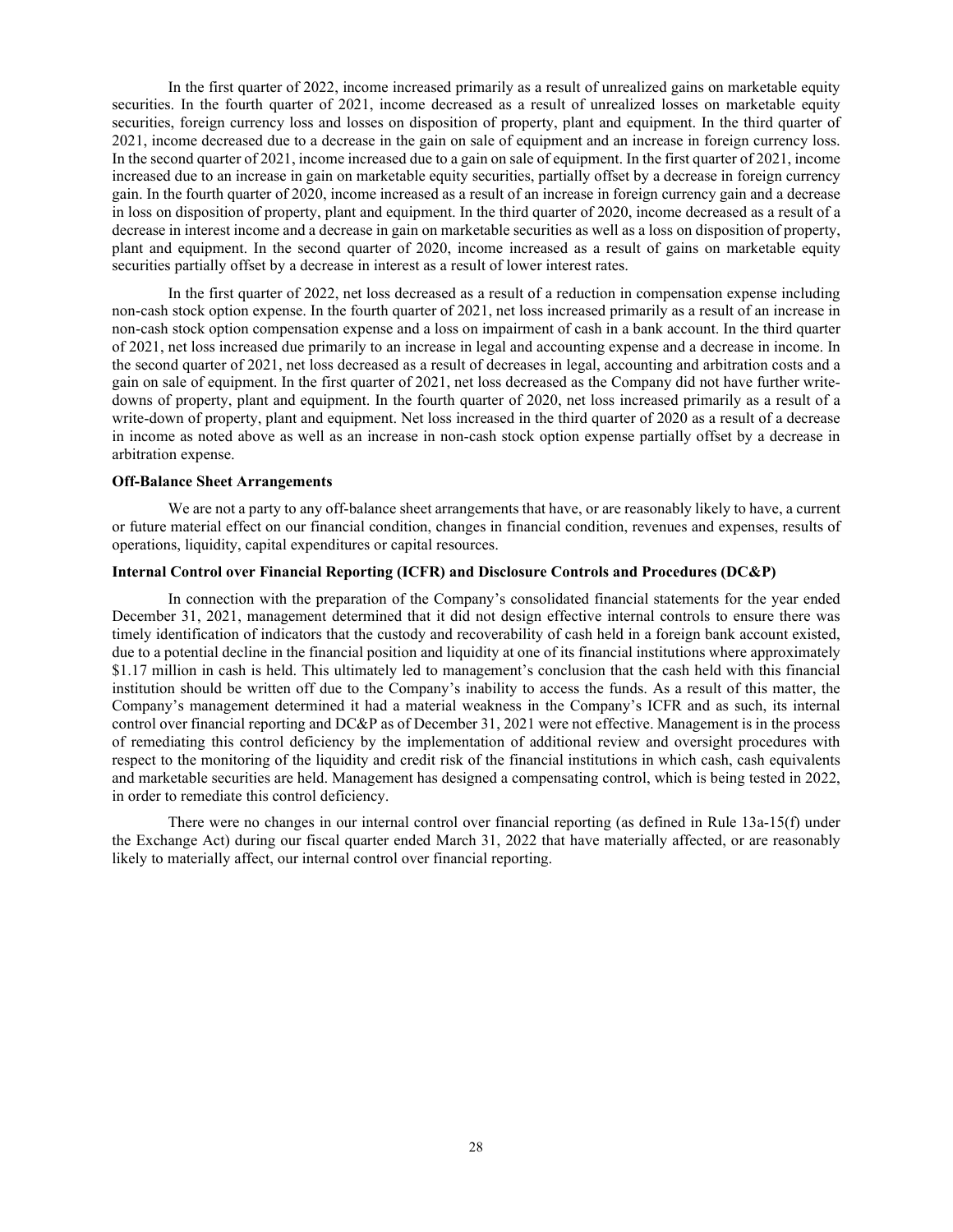# **Exhibit 99.3 Chief Executive Officer's Certification of Interim Filings**

# **Form 52-109F2 Certification of interim filings – full certificate**

I, Rockne J. Timm, Chief Executive Officer of Gold Reserve Inc., certify the following:

- 1. I have reviewed the interim financial report and interim MD&A (together, the "interim filings") of Gold Reserve Inc. (the "issuer") for the interim period ended March 31, 2022.
- 2. Based on my knowledge, having exercised reasonable diligence, the interim filings do not contain any untrue statement of a material fact or omit to state a material fact required to be stated or that is necessary to make a statement not misleading in light of the circumstances under which it was made, with respect to the period covered by the interim filings.
- 3. Based on my knowledge, having exercised reasonable diligence, the interim financial report together with the other financial information included in the interim filings fairly present in all material respects the financial condition, financial performance and cash flows of the issuer, as of the date of and for the periods presented in the interim filings.
- 4. The issuer's other certifying officer and I are responsible for establishing and maintaining disclosure controls and procedures (DC&P) and internal control over financial reporting (ICFR), as those terms are defined in National Instrument 52-109 *Certification of Disclosure in Issuers' Annual and Interim Filings,*  for the issuer.
- 5. Subject to the limitations, if any, described in paragraphs 5.2 and 5.3, the issuer's other certifying officer and I have, as at the end of the period covered by the interim filings
	- (a) designed DC&P, or caused it to be designed under our supervision, to provide reasonable assurance that
		- (i) material information relating to the issuer is made known to us by others, particularly during the period in which the interim filings are being prepared; and
		- (ii) information required to be disclosed by the issuer in its annual filings, interim filings or other reports filed or submitted by it under securities legislation is recorded, processed, summarized and reported within the time periods specified in securities legislation; and
	- (b) designed ICFR, or caused it to be designed under our supervision, to provide reasonable assurance regarding the reliability of financial reporting and the preparation of financial statements for external purposes in accordance with the issuer's GAAP.
- 5.1 The control framework the issuer's other certifying officer and I used to design the issuer's ICFR is the Committee of Sponsoring Organizations of the Treadway Commission (COSO) 2013 framework.
- 5.2 The issuer has disclosed in its interim MD&A for each material weakness relating to design existing at the end of the interim period
	- (a) a description of the material weakness;
	- (b) the impact of the material weakness on the issuer's financial reporting and its ICFR; and
	- (c) the issuer's current plans, if any, or any actions already undertaken, for remediating the material weakness.
- 5.3 N/A
- 6 The issuer has disclosed in its interim MD&A any change in the issuer's ICFR that occurred during the period beginning on January 1, 2022 and ended on March 31, 2022 that has materially affected, or is reasonably likely to materially affect, the issuer's ICFR.

Date: May 19, 2022

/s/Rockne J. Timm Rockne J. Timm Chief Executive Officer